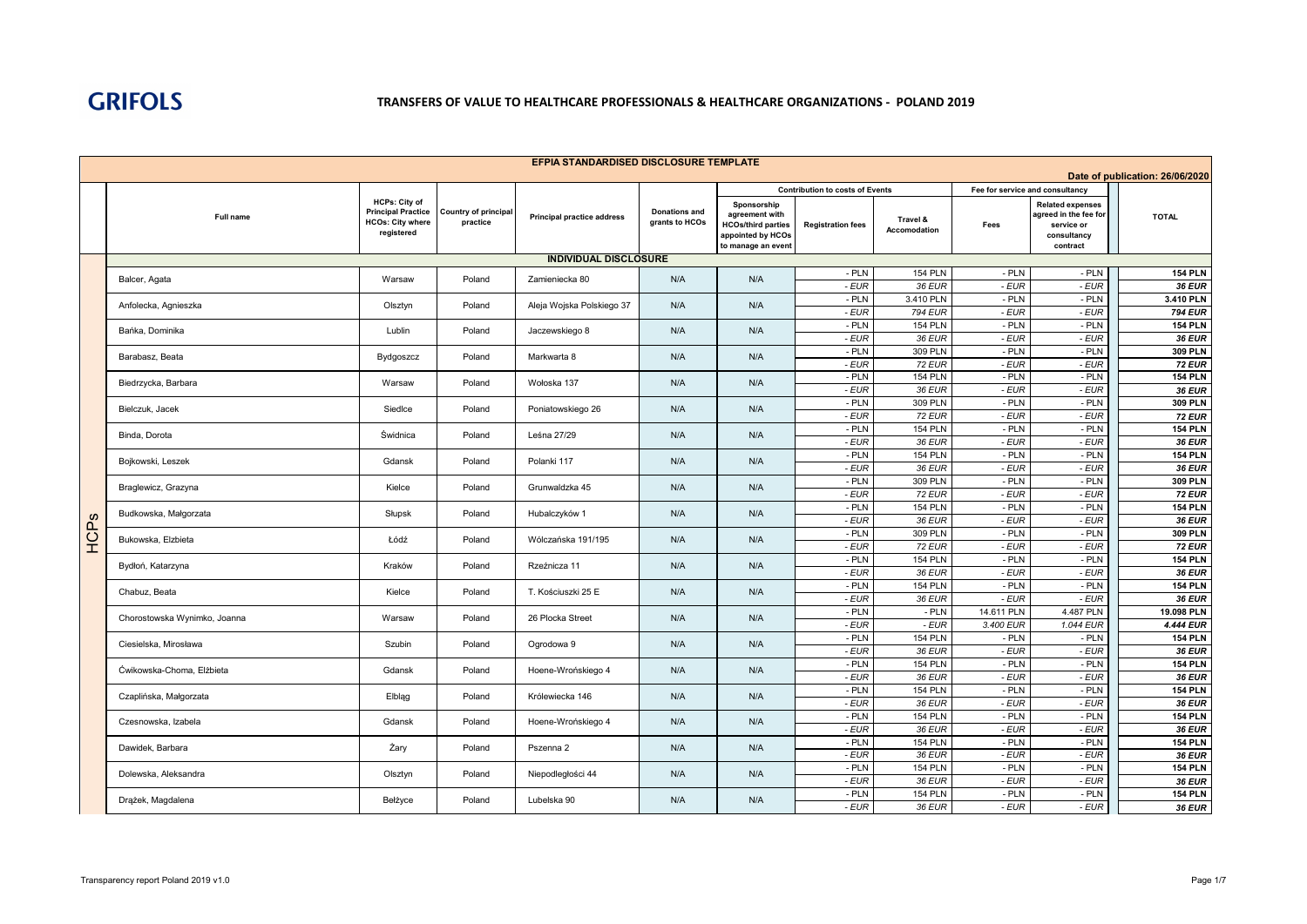| Date of publication: 26/06/2020<br>Fee for service and consultancy<br><b>Contribution to costs of Events</b><br><b>HCPs: City of</b><br>Sponsorship<br><b>Related expenses</b><br><b>Principal Practice</b><br>Country of principal<br><b>Donations and</b><br>agreement with<br>agreed in the fee for<br><b>TOTAL</b><br>Full name<br><b>Principal practice address</b><br>Travel &<br>practice<br><b>HCOs: City where</b><br>grants to HCOs<br><b>HCOs/third parties</b><br><b>Registration fees</b><br>Fees<br>service or<br>Accomodation<br>registered<br>appointed by HCOs<br>consultancy<br>to manage an event<br>contract<br>- PLN<br><b>154 PLN</b><br>- PLN<br>- PLN<br><b>154 PLN</b><br>Falikowska, Ewa<br>N/A<br>N/A<br>Oława<br>Poland<br>Baczyńskiego 1<br>- EUR<br>36 EUR<br>- EUR<br>- EUR<br>36 EUR<br><b>154 PLN</b><br>- PLN<br><b>154 PLN</b><br>- PLN<br>- PLN<br>N/A<br>N/A<br>Figurska, Aneta<br>Kielce<br>Poland<br>T. Kościuszki 25 E<br>- EUR<br>36 EUR<br>- EUR<br>36 EUR<br>- EUR<br><b>154 PLN</b><br>- PLN<br><b>154 PLN</b><br>- PLN<br>- PLN<br>Poland<br>N/A<br>N/A<br>Fryda, Karolina<br>Szczecin<br>Wojska Polskiego 80/82<br>- EUR<br>- EUR<br>$-EUR$<br>36 EUR<br>36 EUR<br>- PLN<br><b>154 PLN</b><br>$-$ PLN<br>$-$ PLN<br><b>154 PLN</b><br>Poland<br>N/A<br>N/A<br>Frydrych, Aleksandra<br>Zielona Góra<br>Zyty 26<br>- EUR<br>36 EUR<br>- EUR<br>$-EUR$<br>36 EUR<br>$-$ PLN<br>- PLN<br>- PLN<br><b>154 PLN</b><br><b>154 PLN</b><br>Łódź<br>N/A<br>N/A<br>Głuch, Anna<br>Poland<br>Pasjonatów 15<br>$-EUR$<br>36 EUR<br>- EUR<br>$-EUR$<br><b>36 EUR</b><br>- PLN<br>$-$ PLN<br>2.817 PLN<br>4.319 PLN<br>7.136 PLN<br>Grabarczyk, Piotr<br>Poland<br>Lwowska Street 7111<br>N/A<br>N/A<br>Warsaw<br>- EUR<br>$-EUR$<br>1.005 EUR<br>656 EUR<br>$1.661$ EUR<br>- PLN<br><b>154 PLN</b><br><b>154 PLN</b><br>- PLN<br>- PLN<br>N/A<br>Halec, Grazyna<br>Gryfice<br>Niechorska 27<br>N/A<br>Poland<br>- EUR<br>- EUR<br>- EUR<br>36 EUR<br>36 EUR<br><b>154 PLN</b><br>- PLN<br><b>154 PLN</b><br>- PLN<br>- PLN<br>Hojdeczko, Dorota<br>Poland<br>Zamieniecka 80<br>N/A<br>N/A<br>Warsaw<br>- EUR<br>- EUR<br>$-EUR$<br>36 EUR<br><b>36 EUR</b><br>- PLN<br><b>154 PLN</b><br>- PLN<br>- PLN<br><b>154 PLN</b><br>Komisji Edukacji Narodowej<br>N/A<br>Hołymczuk, Danuta<br>Poland<br>N/A<br>Wyszków<br>- EUR<br>36 EUR<br>- EUR<br>- EUR<br><b>36 EUR</b><br>- PLN<br><b>154 PLN</b><br>- PLN<br>- PLN<br><b>154 PLN</b><br>Hrycyk, Zbigniew<br>Poland<br>N/A<br>N/A<br>Kołobrzeg<br>Łopuskiego 31/33<br>- EUR<br>36 EUR<br>- EUR<br>$-EUR$<br>36 EUR<br>$-$ PLN<br><b>154 PLN</b><br>- PLN<br><b>154 PLN</b><br>- PLN<br>$\omega$<br>Idziak-Brych, Joanna<br>Poland<br>Zolnierska 18<br>N/A<br>N/A<br>Olsztyn<br>Р.<br>Э<br>- EUR<br>36 EUR<br>- EUR<br>$-EUR$<br>36 EUR<br>- PLN<br>$-$ PLN<br>$-$ PLN<br><b>154 PLN</b><br><b>154 PLN</b><br>Lublin<br>Poland<br>N/A<br>N/A<br>Iwan, Aneta<br>A Gebali 6<br>- EUR<br>36 EUR<br>- EUR<br>$-EUR$<br>36 EUR<br>- PLN<br>- PLN<br>- PLN<br><b>154 PLN</b><br><b>154 PLN</b><br>Ruda Śląska<br>N/A<br>Jabłońska, Beata<br>Poland<br>Solskiego 15<br>N/A<br>- EUR<br>36 EUR<br>- EUR<br>$-EUR$<br>36 EUR<br>- PLN<br><b>154 PLN</b><br>- PLN<br>- PLN<br><b>154 PLN</b><br>prof. Michała<br>Jakubiak, Anna<br>Kraków<br>Poland<br>N/A<br>N/A<br>Życzkowskiego 16<br>- EUR<br>36 EUR<br>- EUR<br>$-EUR$<br>36 EUR<br><b>154 PLN</b><br>- PLN<br><b>154 PLN</b><br>- PLN<br>- PLN<br>N/A<br>N/A<br>Kielce<br>Poland<br>Jagiellońska 66<br>Jędrzejczyk, Monika<br>- EUR<br>$-EUR$<br>$-EUR$<br>36 EUR<br>36 EUR<br>$-$ PLN<br>$-$ PLN<br><b>154 PLN</b><br>- PLN<br><b>154 PLN</b><br>N/A<br>Jóźwiak, Ilona<br>Poland<br>Stępińska 22<br>N/A<br>Warsaw<br>- EUR<br>36 EUR<br>- EUR<br>- EUR<br>36 EUR<br>- PLN<br><b>154 PLN</b><br>- PLN<br>- PLN<br><b>154 PLN</b><br>N/A<br>N/A<br>Kaczmarek, Danuta<br>Swiecie<br>Poland<br>Wojska Polskiego 64A<br>- EUR<br>36 EUR<br>- EUR<br>$-EUR$<br>36 EUR<br><b>154 PLN</b><br>- PLN<br><b>154 PLN</b><br>$-$ PLN<br>- PLN<br>prof. Michała<br>Kałużny, Justyna<br>Kraków<br>Poland<br>N/A<br>N/A<br>Życzkowskiego 16<br>- EUR<br>- EUR<br>$-EUR$<br>36 EUR<br>36 EUR<br>$-$ PLN<br>$-$ PLN<br><b>154 PLN</b><br>- PLN<br><b>154 PLN</b><br>Wielicka 265<br>N/A<br>N/A<br>Kania, Kinga<br>Kraków<br>Poland<br>- EUR<br>36 EUR<br>- EUR<br>- EUR<br>36 EUR<br>- PLN<br><b>154 PLN</b><br>- PLN<br>- PLN<br><b>154 PLN</b><br>Kapuścik-Zając, Barbara<br>24 Kwietnia 5<br>N/A<br>N/A<br>Kędzierzyn-Koźle<br>Poland<br>- EUR<br>36 EUR<br>- EUR<br>- EUR<br>36 EUR<br><b>154 PLN</b><br>- PLN<br><b>154 PLN</b><br>- PLN<br>$-$ PLN<br>N/A<br>Karcz, Agnieszka<br>Warsaw<br>Poland<br>W.H Lindleya 4<br>N/A<br>- EUR<br>36 EUR<br>- EUR<br>- EUR<br>36 EUR<br>- PLN<br><b>154 PLN</b><br>- PLN<br><b>154 PLN</b><br>- PLN<br>Katarzyna, Ankiel<br>Poland<br>Czerwonego Krzyża 5/9<br>N/A<br>N/A<br>Wrocław<br>- EUR<br>$-EUR$<br>36 EUR<br>- EUR<br>36 EUR | EFPIA STANDARDISED DISCLOSURE TEMPLATE |  |  |  |  |  |  |  |  |  |  |  |
|------------------------------------------------------------------------------------------------------------------------------------------------------------------------------------------------------------------------------------------------------------------------------------------------------------------------------------------------------------------------------------------------------------------------------------------------------------------------------------------------------------------------------------------------------------------------------------------------------------------------------------------------------------------------------------------------------------------------------------------------------------------------------------------------------------------------------------------------------------------------------------------------------------------------------------------------------------------------------------------------------------------------------------------------------------------------------------------------------------------------------------------------------------------------------------------------------------------------------------------------------------------------------------------------------------------------------------------------------------------------------------------------------------------------------------------------------------------------------------------------------------------------------------------------------------------------------------------------------------------------------------------------------------------------------------------------------------------------------------------------------------------------------------------------------------------------------------------------------------------------------------------------------------------------------------------------------------------------------------------------------------------------------------------------------------------------------------------------------------------------------------------------------------------------------------------------------------------------------------------------------------------------------------------------------------------------------------------------------------------------------------------------------------------------------------------------------------------------------------------------------------------------------------------------------------------------------------------------------------------------------------------------------------------------------------------------------------------------------------------------------------------------------------------------------------------------------------------------------------------------------------------------------------------------------------------------------------------------------------------------------------------------------------------------------------------------------------------------------------------------------------------------------------------------------------------------------------------------------------------------------------------------------------------------------------------------------------------------------------------------------------------------------------------------------------------------------------------------------------------------------------------------------------------------------------------------------------------------------------------------------------------------------------------------------------------------------------------------------------------------------------------------------------------------------------------------------------------------------------------------------------------------------------------------------------------------------------------------------------------------------------------------------------------------------------------------------------------------------------------------------------------------------------------------------------------------------------------------------------------------------------------------------------------------------------------------------------------------------------------------------------------------------------------------------------------------------------------------------------------------------------------------------------------------------------------------------------------------------------------------------------------------------------------------------------------------------------------------------------------------------------------------------------------------------------------------------------------------------------------------------------------------------------------------------------------------------------------------------------------|----------------------------------------|--|--|--|--|--|--|--|--|--|--|--|
|                                                                                                                                                                                                                                                                                                                                                                                                                                                                                                                                                                                                                                                                                                                                                                                                                                                                                                                                                                                                                                                                                                                                                                                                                                                                                                                                                                                                                                                                                                                                                                                                                                                                                                                                                                                                                                                                                                                                                                                                                                                                                                                                                                                                                                                                                                                                                                                                                                                                                                                                                                                                                                                                                                                                                                                                                                                                                                                                                                                                                                                                                                                                                                                                                                                                                                                                                                                                                                                                                                                                                                                                                                                                                                                                                                                                                                                                                                                                                                                                                                                                                                                                                                                                                                                                                                                                                                                                                                                                                                                                                                                                                                                                                                                                                                                                                                                                                                                                                                                          |                                        |  |  |  |  |  |  |  |  |  |  |  |
|                                                                                                                                                                                                                                                                                                                                                                                                                                                                                                                                                                                                                                                                                                                                                                                                                                                                                                                                                                                                                                                                                                                                                                                                                                                                                                                                                                                                                                                                                                                                                                                                                                                                                                                                                                                                                                                                                                                                                                                                                                                                                                                                                                                                                                                                                                                                                                                                                                                                                                                                                                                                                                                                                                                                                                                                                                                                                                                                                                                                                                                                                                                                                                                                                                                                                                                                                                                                                                                                                                                                                                                                                                                                                                                                                                                                                                                                                                                                                                                                                                                                                                                                                                                                                                                                                                                                                                                                                                                                                                                                                                                                                                                                                                                                                                                                                                                                                                                                                                                          |                                        |  |  |  |  |  |  |  |  |  |  |  |
|                                                                                                                                                                                                                                                                                                                                                                                                                                                                                                                                                                                                                                                                                                                                                                                                                                                                                                                                                                                                                                                                                                                                                                                                                                                                                                                                                                                                                                                                                                                                                                                                                                                                                                                                                                                                                                                                                                                                                                                                                                                                                                                                                                                                                                                                                                                                                                                                                                                                                                                                                                                                                                                                                                                                                                                                                                                                                                                                                                                                                                                                                                                                                                                                                                                                                                                                                                                                                                                                                                                                                                                                                                                                                                                                                                                                                                                                                                                                                                                                                                                                                                                                                                                                                                                                                                                                                                                                                                                                                                                                                                                                                                                                                                                                                                                                                                                                                                                                                                                          |                                        |  |  |  |  |  |  |  |  |  |  |  |
|                                                                                                                                                                                                                                                                                                                                                                                                                                                                                                                                                                                                                                                                                                                                                                                                                                                                                                                                                                                                                                                                                                                                                                                                                                                                                                                                                                                                                                                                                                                                                                                                                                                                                                                                                                                                                                                                                                                                                                                                                                                                                                                                                                                                                                                                                                                                                                                                                                                                                                                                                                                                                                                                                                                                                                                                                                                                                                                                                                                                                                                                                                                                                                                                                                                                                                                                                                                                                                                                                                                                                                                                                                                                                                                                                                                                                                                                                                                                                                                                                                                                                                                                                                                                                                                                                                                                                                                                                                                                                                                                                                                                                                                                                                                                                                                                                                                                                                                                                                                          |                                        |  |  |  |  |  |  |  |  |  |  |  |
|                                                                                                                                                                                                                                                                                                                                                                                                                                                                                                                                                                                                                                                                                                                                                                                                                                                                                                                                                                                                                                                                                                                                                                                                                                                                                                                                                                                                                                                                                                                                                                                                                                                                                                                                                                                                                                                                                                                                                                                                                                                                                                                                                                                                                                                                                                                                                                                                                                                                                                                                                                                                                                                                                                                                                                                                                                                                                                                                                                                                                                                                                                                                                                                                                                                                                                                                                                                                                                                                                                                                                                                                                                                                                                                                                                                                                                                                                                                                                                                                                                                                                                                                                                                                                                                                                                                                                                                                                                                                                                                                                                                                                                                                                                                                                                                                                                                                                                                                                                                          |                                        |  |  |  |  |  |  |  |  |  |  |  |
|                                                                                                                                                                                                                                                                                                                                                                                                                                                                                                                                                                                                                                                                                                                                                                                                                                                                                                                                                                                                                                                                                                                                                                                                                                                                                                                                                                                                                                                                                                                                                                                                                                                                                                                                                                                                                                                                                                                                                                                                                                                                                                                                                                                                                                                                                                                                                                                                                                                                                                                                                                                                                                                                                                                                                                                                                                                                                                                                                                                                                                                                                                                                                                                                                                                                                                                                                                                                                                                                                                                                                                                                                                                                                                                                                                                                                                                                                                                                                                                                                                                                                                                                                                                                                                                                                                                                                                                                                                                                                                                                                                                                                                                                                                                                                                                                                                                                                                                                                                                          |                                        |  |  |  |  |  |  |  |  |  |  |  |
|                                                                                                                                                                                                                                                                                                                                                                                                                                                                                                                                                                                                                                                                                                                                                                                                                                                                                                                                                                                                                                                                                                                                                                                                                                                                                                                                                                                                                                                                                                                                                                                                                                                                                                                                                                                                                                                                                                                                                                                                                                                                                                                                                                                                                                                                                                                                                                                                                                                                                                                                                                                                                                                                                                                                                                                                                                                                                                                                                                                                                                                                                                                                                                                                                                                                                                                                                                                                                                                                                                                                                                                                                                                                                                                                                                                                                                                                                                                                                                                                                                                                                                                                                                                                                                                                                                                                                                                                                                                                                                                                                                                                                                                                                                                                                                                                                                                                                                                                                                                          |                                        |  |  |  |  |  |  |  |  |  |  |  |
|                                                                                                                                                                                                                                                                                                                                                                                                                                                                                                                                                                                                                                                                                                                                                                                                                                                                                                                                                                                                                                                                                                                                                                                                                                                                                                                                                                                                                                                                                                                                                                                                                                                                                                                                                                                                                                                                                                                                                                                                                                                                                                                                                                                                                                                                                                                                                                                                                                                                                                                                                                                                                                                                                                                                                                                                                                                                                                                                                                                                                                                                                                                                                                                                                                                                                                                                                                                                                                                                                                                                                                                                                                                                                                                                                                                                                                                                                                                                                                                                                                                                                                                                                                                                                                                                                                                                                                                                                                                                                                                                                                                                                                                                                                                                                                                                                                                                                                                                                                                          |                                        |  |  |  |  |  |  |  |  |  |  |  |
|                                                                                                                                                                                                                                                                                                                                                                                                                                                                                                                                                                                                                                                                                                                                                                                                                                                                                                                                                                                                                                                                                                                                                                                                                                                                                                                                                                                                                                                                                                                                                                                                                                                                                                                                                                                                                                                                                                                                                                                                                                                                                                                                                                                                                                                                                                                                                                                                                                                                                                                                                                                                                                                                                                                                                                                                                                                                                                                                                                                                                                                                                                                                                                                                                                                                                                                                                                                                                                                                                                                                                                                                                                                                                                                                                                                                                                                                                                                                                                                                                                                                                                                                                                                                                                                                                                                                                                                                                                                                                                                                                                                                                                                                                                                                                                                                                                                                                                                                                                                          |                                        |  |  |  |  |  |  |  |  |  |  |  |
|                                                                                                                                                                                                                                                                                                                                                                                                                                                                                                                                                                                                                                                                                                                                                                                                                                                                                                                                                                                                                                                                                                                                                                                                                                                                                                                                                                                                                                                                                                                                                                                                                                                                                                                                                                                                                                                                                                                                                                                                                                                                                                                                                                                                                                                                                                                                                                                                                                                                                                                                                                                                                                                                                                                                                                                                                                                                                                                                                                                                                                                                                                                                                                                                                                                                                                                                                                                                                                                                                                                                                                                                                                                                                                                                                                                                                                                                                                                                                                                                                                                                                                                                                                                                                                                                                                                                                                                                                                                                                                                                                                                                                                                                                                                                                                                                                                                                                                                                                                                          |                                        |  |  |  |  |  |  |  |  |  |  |  |
|                                                                                                                                                                                                                                                                                                                                                                                                                                                                                                                                                                                                                                                                                                                                                                                                                                                                                                                                                                                                                                                                                                                                                                                                                                                                                                                                                                                                                                                                                                                                                                                                                                                                                                                                                                                                                                                                                                                                                                                                                                                                                                                                                                                                                                                                                                                                                                                                                                                                                                                                                                                                                                                                                                                                                                                                                                                                                                                                                                                                                                                                                                                                                                                                                                                                                                                                                                                                                                                                                                                                                                                                                                                                                                                                                                                                                                                                                                                                                                                                                                                                                                                                                                                                                                                                                                                                                                                                                                                                                                                                                                                                                                                                                                                                                                                                                                                                                                                                                                                          |                                        |  |  |  |  |  |  |  |  |  |  |  |
|                                                                                                                                                                                                                                                                                                                                                                                                                                                                                                                                                                                                                                                                                                                                                                                                                                                                                                                                                                                                                                                                                                                                                                                                                                                                                                                                                                                                                                                                                                                                                                                                                                                                                                                                                                                                                                                                                                                                                                                                                                                                                                                                                                                                                                                                                                                                                                                                                                                                                                                                                                                                                                                                                                                                                                                                                                                                                                                                                                                                                                                                                                                                                                                                                                                                                                                                                                                                                                                                                                                                                                                                                                                                                                                                                                                                                                                                                                                                                                                                                                                                                                                                                                                                                                                                                                                                                                                                                                                                                                                                                                                                                                                                                                                                                                                                                                                                                                                                                                                          |                                        |  |  |  |  |  |  |  |  |  |  |  |
|                                                                                                                                                                                                                                                                                                                                                                                                                                                                                                                                                                                                                                                                                                                                                                                                                                                                                                                                                                                                                                                                                                                                                                                                                                                                                                                                                                                                                                                                                                                                                                                                                                                                                                                                                                                                                                                                                                                                                                                                                                                                                                                                                                                                                                                                                                                                                                                                                                                                                                                                                                                                                                                                                                                                                                                                                                                                                                                                                                                                                                                                                                                                                                                                                                                                                                                                                                                                                                                                                                                                                                                                                                                                                                                                                                                                                                                                                                                                                                                                                                                                                                                                                                                                                                                                                                                                                                                                                                                                                                                                                                                                                                                                                                                                                                                                                                                                                                                                                                                          |                                        |  |  |  |  |  |  |  |  |  |  |  |
|                                                                                                                                                                                                                                                                                                                                                                                                                                                                                                                                                                                                                                                                                                                                                                                                                                                                                                                                                                                                                                                                                                                                                                                                                                                                                                                                                                                                                                                                                                                                                                                                                                                                                                                                                                                                                                                                                                                                                                                                                                                                                                                                                                                                                                                                                                                                                                                                                                                                                                                                                                                                                                                                                                                                                                                                                                                                                                                                                                                                                                                                                                                                                                                                                                                                                                                                                                                                                                                                                                                                                                                                                                                                                                                                                                                                                                                                                                                                                                                                                                                                                                                                                                                                                                                                                                                                                                                                                                                                                                                                                                                                                                                                                                                                                                                                                                                                                                                                                                                          |                                        |  |  |  |  |  |  |  |  |  |  |  |
|                                                                                                                                                                                                                                                                                                                                                                                                                                                                                                                                                                                                                                                                                                                                                                                                                                                                                                                                                                                                                                                                                                                                                                                                                                                                                                                                                                                                                                                                                                                                                                                                                                                                                                                                                                                                                                                                                                                                                                                                                                                                                                                                                                                                                                                                                                                                                                                                                                                                                                                                                                                                                                                                                                                                                                                                                                                                                                                                                                                                                                                                                                                                                                                                                                                                                                                                                                                                                                                                                                                                                                                                                                                                                                                                                                                                                                                                                                                                                                                                                                                                                                                                                                                                                                                                                                                                                                                                                                                                                                                                                                                                                                                                                                                                                                                                                                                                                                                                                                                          |                                        |  |  |  |  |  |  |  |  |  |  |  |
|                                                                                                                                                                                                                                                                                                                                                                                                                                                                                                                                                                                                                                                                                                                                                                                                                                                                                                                                                                                                                                                                                                                                                                                                                                                                                                                                                                                                                                                                                                                                                                                                                                                                                                                                                                                                                                                                                                                                                                                                                                                                                                                                                                                                                                                                                                                                                                                                                                                                                                                                                                                                                                                                                                                                                                                                                                                                                                                                                                                                                                                                                                                                                                                                                                                                                                                                                                                                                                                                                                                                                                                                                                                                                                                                                                                                                                                                                                                                                                                                                                                                                                                                                                                                                                                                                                                                                                                                                                                                                                                                                                                                                                                                                                                                                                                                                                                                                                                                                                                          |                                        |  |  |  |  |  |  |  |  |  |  |  |
|                                                                                                                                                                                                                                                                                                                                                                                                                                                                                                                                                                                                                                                                                                                                                                                                                                                                                                                                                                                                                                                                                                                                                                                                                                                                                                                                                                                                                                                                                                                                                                                                                                                                                                                                                                                                                                                                                                                                                                                                                                                                                                                                                                                                                                                                                                                                                                                                                                                                                                                                                                                                                                                                                                                                                                                                                                                                                                                                                                                                                                                                                                                                                                                                                                                                                                                                                                                                                                                                                                                                                                                                                                                                                                                                                                                                                                                                                                                                                                                                                                                                                                                                                                                                                                                                                                                                                                                                                                                                                                                                                                                                                                                                                                                                                                                                                                                                                                                                                                                          |                                        |  |  |  |  |  |  |  |  |  |  |  |
|                                                                                                                                                                                                                                                                                                                                                                                                                                                                                                                                                                                                                                                                                                                                                                                                                                                                                                                                                                                                                                                                                                                                                                                                                                                                                                                                                                                                                                                                                                                                                                                                                                                                                                                                                                                                                                                                                                                                                                                                                                                                                                                                                                                                                                                                                                                                                                                                                                                                                                                                                                                                                                                                                                                                                                                                                                                                                                                                                                                                                                                                                                                                                                                                                                                                                                                                                                                                                                                                                                                                                                                                                                                                                                                                                                                                                                                                                                                                                                                                                                                                                                                                                                                                                                                                                                                                                                                                                                                                                                                                                                                                                                                                                                                                                                                                                                                                                                                                                                                          |                                        |  |  |  |  |  |  |  |  |  |  |  |
|                                                                                                                                                                                                                                                                                                                                                                                                                                                                                                                                                                                                                                                                                                                                                                                                                                                                                                                                                                                                                                                                                                                                                                                                                                                                                                                                                                                                                                                                                                                                                                                                                                                                                                                                                                                                                                                                                                                                                                                                                                                                                                                                                                                                                                                                                                                                                                                                                                                                                                                                                                                                                                                                                                                                                                                                                                                                                                                                                                                                                                                                                                                                                                                                                                                                                                                                                                                                                                                                                                                                                                                                                                                                                                                                                                                                                                                                                                                                                                                                                                                                                                                                                                                                                                                                                                                                                                                                                                                                                                                                                                                                                                                                                                                                                                                                                                                                                                                                                                                          |                                        |  |  |  |  |  |  |  |  |  |  |  |
|                                                                                                                                                                                                                                                                                                                                                                                                                                                                                                                                                                                                                                                                                                                                                                                                                                                                                                                                                                                                                                                                                                                                                                                                                                                                                                                                                                                                                                                                                                                                                                                                                                                                                                                                                                                                                                                                                                                                                                                                                                                                                                                                                                                                                                                                                                                                                                                                                                                                                                                                                                                                                                                                                                                                                                                                                                                                                                                                                                                                                                                                                                                                                                                                                                                                                                                                                                                                                                                                                                                                                                                                                                                                                                                                                                                                                                                                                                                                                                                                                                                                                                                                                                                                                                                                                                                                                                                                                                                                                                                                                                                                                                                                                                                                                                                                                                                                                                                                                                                          |                                        |  |  |  |  |  |  |  |  |  |  |  |
|                                                                                                                                                                                                                                                                                                                                                                                                                                                                                                                                                                                                                                                                                                                                                                                                                                                                                                                                                                                                                                                                                                                                                                                                                                                                                                                                                                                                                                                                                                                                                                                                                                                                                                                                                                                                                                                                                                                                                                                                                                                                                                                                                                                                                                                                                                                                                                                                                                                                                                                                                                                                                                                                                                                                                                                                                                                                                                                                                                                                                                                                                                                                                                                                                                                                                                                                                                                                                                                                                                                                                                                                                                                                                                                                                                                                                                                                                                                                                                                                                                                                                                                                                                                                                                                                                                                                                                                                                                                                                                                                                                                                                                                                                                                                                                                                                                                                                                                                                                                          |                                        |  |  |  |  |  |  |  |  |  |  |  |
|                                                                                                                                                                                                                                                                                                                                                                                                                                                                                                                                                                                                                                                                                                                                                                                                                                                                                                                                                                                                                                                                                                                                                                                                                                                                                                                                                                                                                                                                                                                                                                                                                                                                                                                                                                                                                                                                                                                                                                                                                                                                                                                                                                                                                                                                                                                                                                                                                                                                                                                                                                                                                                                                                                                                                                                                                                                                                                                                                                                                                                                                                                                                                                                                                                                                                                                                                                                                                                                                                                                                                                                                                                                                                                                                                                                                                                                                                                                                                                                                                                                                                                                                                                                                                                                                                                                                                                                                                                                                                                                                                                                                                                                                                                                                                                                                                                                                                                                                                                                          |                                        |  |  |  |  |  |  |  |  |  |  |  |
|                                                                                                                                                                                                                                                                                                                                                                                                                                                                                                                                                                                                                                                                                                                                                                                                                                                                                                                                                                                                                                                                                                                                                                                                                                                                                                                                                                                                                                                                                                                                                                                                                                                                                                                                                                                                                                                                                                                                                                                                                                                                                                                                                                                                                                                                                                                                                                                                                                                                                                                                                                                                                                                                                                                                                                                                                                                                                                                                                                                                                                                                                                                                                                                                                                                                                                                                                                                                                                                                                                                                                                                                                                                                                                                                                                                                                                                                                                                                                                                                                                                                                                                                                                                                                                                                                                                                                                                                                                                                                                                                                                                                                                                                                                                                                                                                                                                                                                                                                                                          |                                        |  |  |  |  |  |  |  |  |  |  |  |
|                                                                                                                                                                                                                                                                                                                                                                                                                                                                                                                                                                                                                                                                                                                                                                                                                                                                                                                                                                                                                                                                                                                                                                                                                                                                                                                                                                                                                                                                                                                                                                                                                                                                                                                                                                                                                                                                                                                                                                                                                                                                                                                                                                                                                                                                                                                                                                                                                                                                                                                                                                                                                                                                                                                                                                                                                                                                                                                                                                                                                                                                                                                                                                                                                                                                                                                                                                                                                                                                                                                                                                                                                                                                                                                                                                                                                                                                                                                                                                                                                                                                                                                                                                                                                                                                                                                                                                                                                                                                                                                                                                                                                                                                                                                                                                                                                                                                                                                                                                                          |                                        |  |  |  |  |  |  |  |  |  |  |  |
|                                                                                                                                                                                                                                                                                                                                                                                                                                                                                                                                                                                                                                                                                                                                                                                                                                                                                                                                                                                                                                                                                                                                                                                                                                                                                                                                                                                                                                                                                                                                                                                                                                                                                                                                                                                                                                                                                                                                                                                                                                                                                                                                                                                                                                                                                                                                                                                                                                                                                                                                                                                                                                                                                                                                                                                                                                                                                                                                                                                                                                                                                                                                                                                                                                                                                                                                                                                                                                                                                                                                                                                                                                                                                                                                                                                                                                                                                                                                                                                                                                                                                                                                                                                                                                                                                                                                                                                                                                                                                                                                                                                                                                                                                                                                                                                                                                                                                                                                                                                          |                                        |  |  |  |  |  |  |  |  |  |  |  |
|                                                                                                                                                                                                                                                                                                                                                                                                                                                                                                                                                                                                                                                                                                                                                                                                                                                                                                                                                                                                                                                                                                                                                                                                                                                                                                                                                                                                                                                                                                                                                                                                                                                                                                                                                                                                                                                                                                                                                                                                                                                                                                                                                                                                                                                                                                                                                                                                                                                                                                                                                                                                                                                                                                                                                                                                                                                                                                                                                                                                                                                                                                                                                                                                                                                                                                                                                                                                                                                                                                                                                                                                                                                                                                                                                                                                                                                                                                                                                                                                                                                                                                                                                                                                                                                                                                                                                                                                                                                                                                                                                                                                                                                                                                                                                                                                                                                                                                                                                                                          |                                        |  |  |  |  |  |  |  |  |  |  |  |
|                                                                                                                                                                                                                                                                                                                                                                                                                                                                                                                                                                                                                                                                                                                                                                                                                                                                                                                                                                                                                                                                                                                                                                                                                                                                                                                                                                                                                                                                                                                                                                                                                                                                                                                                                                                                                                                                                                                                                                                                                                                                                                                                                                                                                                                                                                                                                                                                                                                                                                                                                                                                                                                                                                                                                                                                                                                                                                                                                                                                                                                                                                                                                                                                                                                                                                                                                                                                                                                                                                                                                                                                                                                                                                                                                                                                                                                                                                                                                                                                                                                                                                                                                                                                                                                                                                                                                                                                                                                                                                                                                                                                                                                                                                                                                                                                                                                                                                                                                                                          |                                        |  |  |  |  |  |  |  |  |  |  |  |
|                                                                                                                                                                                                                                                                                                                                                                                                                                                                                                                                                                                                                                                                                                                                                                                                                                                                                                                                                                                                                                                                                                                                                                                                                                                                                                                                                                                                                                                                                                                                                                                                                                                                                                                                                                                                                                                                                                                                                                                                                                                                                                                                                                                                                                                                                                                                                                                                                                                                                                                                                                                                                                                                                                                                                                                                                                                                                                                                                                                                                                                                                                                                                                                                                                                                                                                                                                                                                                                                                                                                                                                                                                                                                                                                                                                                                                                                                                                                                                                                                                                                                                                                                                                                                                                                                                                                                                                                                                                                                                                                                                                                                                                                                                                                                                                                                                                                                                                                                                                          |                                        |  |  |  |  |  |  |  |  |  |  |  |
|                                                                                                                                                                                                                                                                                                                                                                                                                                                                                                                                                                                                                                                                                                                                                                                                                                                                                                                                                                                                                                                                                                                                                                                                                                                                                                                                                                                                                                                                                                                                                                                                                                                                                                                                                                                                                                                                                                                                                                                                                                                                                                                                                                                                                                                                                                                                                                                                                                                                                                                                                                                                                                                                                                                                                                                                                                                                                                                                                                                                                                                                                                                                                                                                                                                                                                                                                                                                                                                                                                                                                                                                                                                                                                                                                                                                                                                                                                                                                                                                                                                                                                                                                                                                                                                                                                                                                                                                                                                                                                                                                                                                                                                                                                                                                                                                                                                                                                                                                                                          |                                        |  |  |  |  |  |  |  |  |  |  |  |
|                                                                                                                                                                                                                                                                                                                                                                                                                                                                                                                                                                                                                                                                                                                                                                                                                                                                                                                                                                                                                                                                                                                                                                                                                                                                                                                                                                                                                                                                                                                                                                                                                                                                                                                                                                                                                                                                                                                                                                                                                                                                                                                                                                                                                                                                                                                                                                                                                                                                                                                                                                                                                                                                                                                                                                                                                                                                                                                                                                                                                                                                                                                                                                                                                                                                                                                                                                                                                                                                                                                                                                                                                                                                                                                                                                                                                                                                                                                                                                                                                                                                                                                                                                                                                                                                                                                                                                                                                                                                                                                                                                                                                                                                                                                                                                                                                                                                                                                                                                                          |                                        |  |  |  |  |  |  |  |  |  |  |  |
|                                                                                                                                                                                                                                                                                                                                                                                                                                                                                                                                                                                                                                                                                                                                                                                                                                                                                                                                                                                                                                                                                                                                                                                                                                                                                                                                                                                                                                                                                                                                                                                                                                                                                                                                                                                                                                                                                                                                                                                                                                                                                                                                                                                                                                                                                                                                                                                                                                                                                                                                                                                                                                                                                                                                                                                                                                                                                                                                                                                                                                                                                                                                                                                                                                                                                                                                                                                                                                                                                                                                                                                                                                                                                                                                                                                                                                                                                                                                                                                                                                                                                                                                                                                                                                                                                                                                                                                                                                                                                                                                                                                                                                                                                                                                                                                                                                                                                                                                                                                          |                                        |  |  |  |  |  |  |  |  |  |  |  |
|                                                                                                                                                                                                                                                                                                                                                                                                                                                                                                                                                                                                                                                                                                                                                                                                                                                                                                                                                                                                                                                                                                                                                                                                                                                                                                                                                                                                                                                                                                                                                                                                                                                                                                                                                                                                                                                                                                                                                                                                                                                                                                                                                                                                                                                                                                                                                                                                                                                                                                                                                                                                                                                                                                                                                                                                                                                                                                                                                                                                                                                                                                                                                                                                                                                                                                                                                                                                                                                                                                                                                                                                                                                                                                                                                                                                                                                                                                                                                                                                                                                                                                                                                                                                                                                                                                                                                                                                                                                                                                                                                                                                                                                                                                                                                                                                                                                                                                                                                                                          |                                        |  |  |  |  |  |  |  |  |  |  |  |
|                                                                                                                                                                                                                                                                                                                                                                                                                                                                                                                                                                                                                                                                                                                                                                                                                                                                                                                                                                                                                                                                                                                                                                                                                                                                                                                                                                                                                                                                                                                                                                                                                                                                                                                                                                                                                                                                                                                                                                                                                                                                                                                                                                                                                                                                                                                                                                                                                                                                                                                                                                                                                                                                                                                                                                                                                                                                                                                                                                                                                                                                                                                                                                                                                                                                                                                                                                                                                                                                                                                                                                                                                                                                                                                                                                                                                                                                                                                                                                                                                                                                                                                                                                                                                                                                                                                                                                                                                                                                                                                                                                                                                                                                                                                                                                                                                                                                                                                                                                                          |                                        |  |  |  |  |  |  |  |  |  |  |  |
|                                                                                                                                                                                                                                                                                                                                                                                                                                                                                                                                                                                                                                                                                                                                                                                                                                                                                                                                                                                                                                                                                                                                                                                                                                                                                                                                                                                                                                                                                                                                                                                                                                                                                                                                                                                                                                                                                                                                                                                                                                                                                                                                                                                                                                                                                                                                                                                                                                                                                                                                                                                                                                                                                                                                                                                                                                                                                                                                                                                                                                                                                                                                                                                                                                                                                                                                                                                                                                                                                                                                                                                                                                                                                                                                                                                                                                                                                                                                                                                                                                                                                                                                                                                                                                                                                                                                                                                                                                                                                                                                                                                                                                                                                                                                                                                                                                                                                                                                                                                          |                                        |  |  |  |  |  |  |  |  |  |  |  |
|                                                                                                                                                                                                                                                                                                                                                                                                                                                                                                                                                                                                                                                                                                                                                                                                                                                                                                                                                                                                                                                                                                                                                                                                                                                                                                                                                                                                                                                                                                                                                                                                                                                                                                                                                                                                                                                                                                                                                                                                                                                                                                                                                                                                                                                                                                                                                                                                                                                                                                                                                                                                                                                                                                                                                                                                                                                                                                                                                                                                                                                                                                                                                                                                                                                                                                                                                                                                                                                                                                                                                                                                                                                                                                                                                                                                                                                                                                                                                                                                                                                                                                                                                                                                                                                                                                                                                                                                                                                                                                                                                                                                                                                                                                                                                                                                                                                                                                                                                                                          |                                        |  |  |  |  |  |  |  |  |  |  |  |
|                                                                                                                                                                                                                                                                                                                                                                                                                                                                                                                                                                                                                                                                                                                                                                                                                                                                                                                                                                                                                                                                                                                                                                                                                                                                                                                                                                                                                                                                                                                                                                                                                                                                                                                                                                                                                                                                                                                                                                                                                                                                                                                                                                                                                                                                                                                                                                                                                                                                                                                                                                                                                                                                                                                                                                                                                                                                                                                                                                                                                                                                                                                                                                                                                                                                                                                                                                                                                                                                                                                                                                                                                                                                                                                                                                                                                                                                                                                                                                                                                                                                                                                                                                                                                                                                                                                                                                                                                                                                                                                                                                                                                                                                                                                                                                                                                                                                                                                                                                                          |                                        |  |  |  |  |  |  |  |  |  |  |  |
|                                                                                                                                                                                                                                                                                                                                                                                                                                                                                                                                                                                                                                                                                                                                                                                                                                                                                                                                                                                                                                                                                                                                                                                                                                                                                                                                                                                                                                                                                                                                                                                                                                                                                                                                                                                                                                                                                                                                                                                                                                                                                                                                                                                                                                                                                                                                                                                                                                                                                                                                                                                                                                                                                                                                                                                                                                                                                                                                                                                                                                                                                                                                                                                                                                                                                                                                                                                                                                                                                                                                                                                                                                                                                                                                                                                                                                                                                                                                                                                                                                                                                                                                                                                                                                                                                                                                                                                                                                                                                                                                                                                                                                                                                                                                                                                                                                                                                                                                                                                          |                                        |  |  |  |  |  |  |  |  |  |  |  |
|                                                                                                                                                                                                                                                                                                                                                                                                                                                                                                                                                                                                                                                                                                                                                                                                                                                                                                                                                                                                                                                                                                                                                                                                                                                                                                                                                                                                                                                                                                                                                                                                                                                                                                                                                                                                                                                                                                                                                                                                                                                                                                                                                                                                                                                                                                                                                                                                                                                                                                                                                                                                                                                                                                                                                                                                                                                                                                                                                                                                                                                                                                                                                                                                                                                                                                                                                                                                                                                                                                                                                                                                                                                                                                                                                                                                                                                                                                                                                                                                                                                                                                                                                                                                                                                                                                                                                                                                                                                                                                                                                                                                                                                                                                                                                                                                                                                                                                                                                                                          |                                        |  |  |  |  |  |  |  |  |  |  |  |
|                                                                                                                                                                                                                                                                                                                                                                                                                                                                                                                                                                                                                                                                                                                                                                                                                                                                                                                                                                                                                                                                                                                                                                                                                                                                                                                                                                                                                                                                                                                                                                                                                                                                                                                                                                                                                                                                                                                                                                                                                                                                                                                                                                                                                                                                                                                                                                                                                                                                                                                                                                                                                                                                                                                                                                                                                                                                                                                                                                                                                                                                                                                                                                                                                                                                                                                                                                                                                                                                                                                                                                                                                                                                                                                                                                                                                                                                                                                                                                                                                                                                                                                                                                                                                                                                                                                                                                                                                                                                                                                                                                                                                                                                                                                                                                                                                                                                                                                                                                                          |                                        |  |  |  |  |  |  |  |  |  |  |  |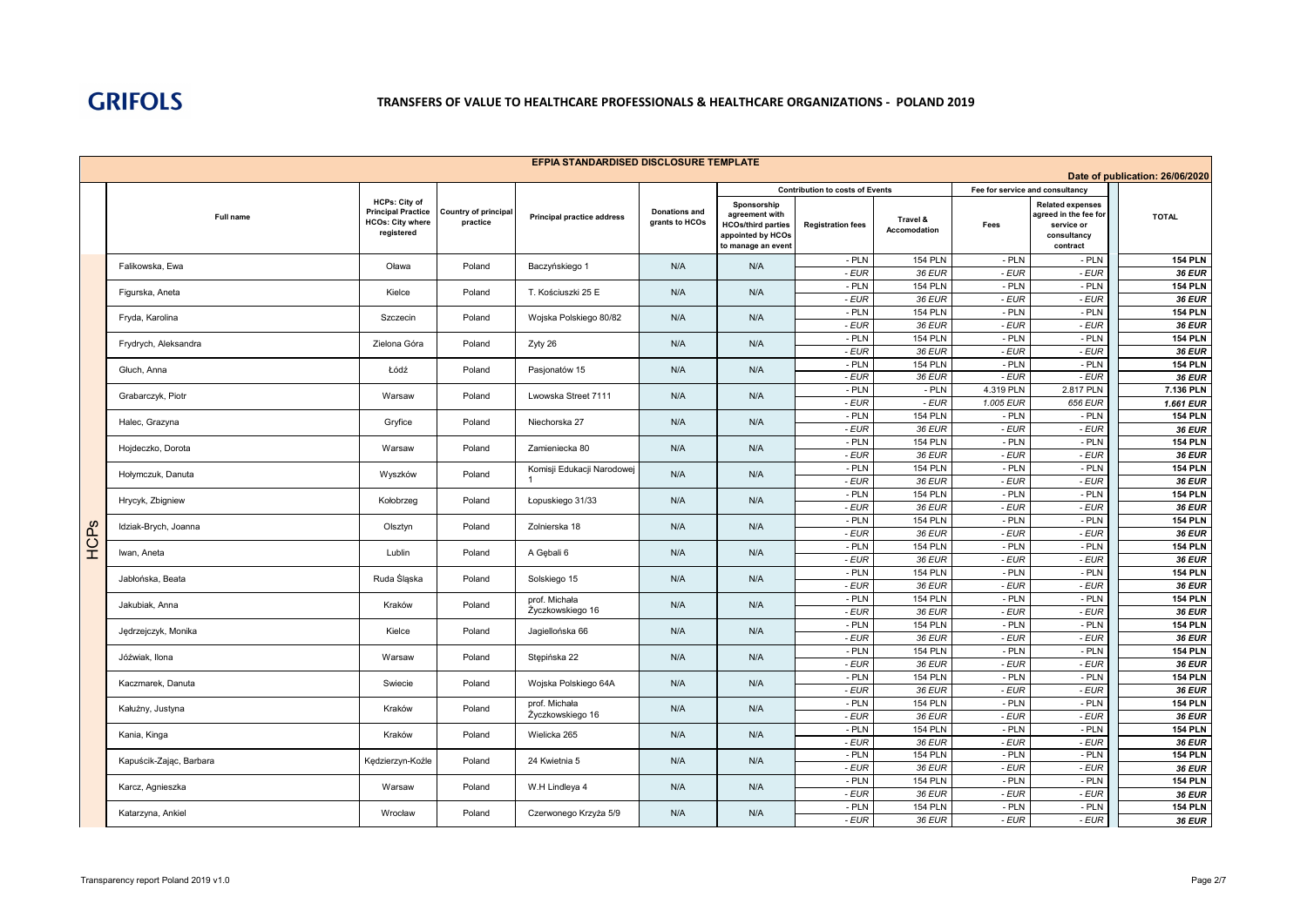|      | EFPIA STANDARDISED DISCLOSURE TEMPLATE |                                                                                            |                                  |                                      |                                        |                                                                                                       |                                                                    |                                 |                                         |                                                                                           |                                 |  |
|------|----------------------------------------|--------------------------------------------------------------------------------------------|----------------------------------|--------------------------------------|----------------------------------------|-------------------------------------------------------------------------------------------------------|--------------------------------------------------------------------|---------------------------------|-----------------------------------------|-------------------------------------------------------------------------------------------|---------------------------------|--|
|      |                                        |                                                                                            |                                  |                                      |                                        |                                                                                                       |                                                                    |                                 |                                         |                                                                                           | Date of publication: 26/06/2020 |  |
|      | Full name                              | <b>HCPs: City of</b><br><b>Principal Practice</b><br><b>HCOs: City where</b><br>registered | Country of principal<br>practice | <b>Principal practice address</b>    | <b>Donations and</b><br>grants to HCOs | Sponsorship<br>agreement with<br><b>HCOs/third parties</b><br>appointed by HCOs<br>to manage an event | <b>Contribution to costs of Events</b><br><b>Registration fees</b> | Travel &<br><b>Accomodation</b> | Fee for service and consultancy<br>Fees | <b>Related expenses</b><br>agreed in the fee for<br>service or<br>consultancy<br>contract | <b>TOTAL</b>                    |  |
|      | Katarzyna, Jurys                       | Zielona Góra                                                                               | Poland                           | Zyty 21                              | N/A                                    | N/A                                                                                                   | - PLN                                                              | <b>154 PLN</b>                  | - PLN                                   | - PLN                                                                                     | <b>154 PLN</b>                  |  |
|      |                                        |                                                                                            |                                  |                                      |                                        |                                                                                                       | - EUR                                                              | 36 EUR                          | - EUR                                   | - EUR                                                                                     | <b>36 EUR</b>                   |  |
|      | Klak, Krzysztof                        | Katowice                                                                                   | Poland                           | ul. Ziołowa 45/47                    | N/A                                    | N/A                                                                                                   | - PLN<br>- EUR                                                     | 309 PLN<br><b>72 EUR</b>        | - PLN<br>- EUR                          | - PLN<br>$-EUR$                                                                           | 309 PLN<br><b>72 EUR</b>        |  |
|      |                                        |                                                                                            |                                  |                                      |                                        |                                                                                                       | - PLN                                                              | <b>154 PLN</b>                  | - PLN                                   | - PLN                                                                                     | <b>154 PLN</b>                  |  |
|      | Kołodziejczak, Anna                    | Toruń                                                                                      | Poland                           | Św. Józefa 53-59                     | N/A                                    | N/A                                                                                                   | - EUR                                                              | 36 EUR                          | - EUR                                   | - EUR                                                                                     | 36 EUR                          |  |
|      | Kołodziejczyk, Agnieszka               | Lublin                                                                                     | Poland                           | Żołnierzy Niepodległej 8             | N/A                                    | N/A                                                                                                   | - PLN                                                              | <b>154 PLN</b>                  | - PLN                                   | - PLN                                                                                     | <b>154 PLN</b>                  |  |
|      |                                        |                                                                                            |                                  |                                      |                                        |                                                                                                       | - EUR<br>- PLN                                                     | 36 EUR<br><b>154 PLN</b>        | - EUR<br>- PLN                          | $-EUR$<br>- PLN                                                                           | <b>36 EUR</b><br><b>154 PLN</b> |  |
|      | Kominek, Katarzyna                     | Gdansk                                                                                     | Poland                           | Hoene-Wrońskiego 4                   | N/A                                    | N/A                                                                                                   | - EUR                                                              | 36 EUR                          | - EUR                                   | - EUR                                                                                     | 36 EUR                          |  |
|      |                                        | Lublin                                                                                     | Poland                           |                                      | N/A                                    | N/A                                                                                                   | - PLN                                                              | <b>154 PLN</b>                  | $-$ PLN                                 | - PLN                                                                                     | <b>154 PLN</b>                  |  |
|      | Korzeniowska, Jolanta                  |                                                                                            |                                  | Żołnierzy Niepodległej 8             |                                        |                                                                                                       | $-EUR$                                                             | 36 EUR                          | - EUR                                   | $-EUR$                                                                                    | 36 EUR                          |  |
|      | Kowal, Jarosław                        | Warsaw                                                                                     | Poland                           | Alpejska 42                          | N/A                                    | N/A                                                                                                   | - PLN                                                              | <b>154 PLN</b>                  | - PLN                                   | - PLN                                                                                     | <b>154 PLN</b>                  |  |
|      |                                        |                                                                                            |                                  |                                      |                                        |                                                                                                       | - EUR<br>- PLN                                                     | 36 EUR<br><b>154 PLN</b>        | - EUR<br>- PLN                          | - EUR<br>- PLN                                                                            | 36 EUR<br><b>154 PLN</b>        |  |
|      | Kowalczyk, Iwona                       | Olsztyn                                                                                    | Poland                           | Warszawska 30                        | N/A                                    | N/A                                                                                                   | - EUR                                                              | 36 EUR                          | - EUR                                   | - EUR                                                                                     | 36 EUR                          |  |
|      | Kowalik, Edyta                         | Skarżysko-                                                                                 | Poland                           | Szpitalna 1                          | N/A                                    | N/A                                                                                                   | - PLN                                                              | <b>154 PLN</b>                  | $-$ PLN                                 | - PLN                                                                                     | <b>154 PLN</b>                  |  |
|      |                                        | Kamienna                                                                                   |                                  |                                      |                                        |                                                                                                       | - EUR                                                              | 36 EUR                          | - EUR                                   | $-EUR$                                                                                    | 36 EUR                          |  |
|      | Kraśkiewicz, Marcin                    | Poznań                                                                                     | Poland                           | Polna 33                             | N/A                                    | N/A                                                                                                   | - PLN                                                              | <b>154 PLN</b>                  | - PLN                                   | $-$ PLN                                                                                   | <b>154 PLN</b>                  |  |
|      |                                        |                                                                                            |                                  |                                      |                                        |                                                                                                       | - EUR<br>- PLN                                                     | 36 EUR<br><b>154 PLN</b>        | - EUR<br>$-$ PLN                        | $-EUR$<br>- PLN                                                                           | <b>36 EUR</b><br><b>154 PLN</b> |  |
| HCPs | Król, Agnieszka                        | Końskie                                                                                    | Poland                           | Gimnazjalna 41 B                     | N/A                                    | N/A                                                                                                   | - EUR                                                              | 36 EUR                          | - EUR                                   | $-EUR$                                                                                    | <b>36 EUR</b>                   |  |
|      | Krzyżanowska-Marciniak, Dorota         | Kraków                                                                                     | Poland                           | prof. Michała                        | N/A                                    | N/A                                                                                                   | - PLN                                                              | <b>154 PLN</b>                  | - PLN                                   | - PLN                                                                                     | <b>154 PLN</b>                  |  |
|      |                                        |                                                                                            |                                  | Życzkowskiego 16                     |                                        |                                                                                                       | - EUR                                                              | 36 EUR                          | - EUR                                   | $-EUR$                                                                                    | <b>36 EUR</b>                   |  |
|      | Kukawka, Krystian                      | Bydgoszcz                                                                                  | Poland                           | ul. Doktor Izabeli<br>Romanowskiej 2 | N/A                                    | N/A                                                                                                   | - PLN<br>- EUR                                                     | <b>154 PLN</b><br>36 EUR        | - PLN<br>- EUR                          | - PLN                                                                                     | <b>154 PLN</b>                  |  |
|      |                                        |                                                                                            |                                  |                                      |                                        |                                                                                                       | - PLN                                                              | <b>154 PLN</b>                  | - PLN                                   | - EUR<br>- PLN                                                                            | 36 EUR<br><b>154 PLN</b>        |  |
|      | Kulesza, Małgorzata                    | Zielona Góra                                                                               | Poland                           | Zyty 26                              | N/A                                    | N/A                                                                                                   | - EUR                                                              | 36 EUR                          | - EUR                                   | - EUR                                                                                     | 36 EUR                          |  |
|      | Latek, Katarzyna                       | Łódź                                                                                       | Poland                           | Wólczańska 191/195                   | N/A                                    | N/A                                                                                                   | - PLN                                                              | <b>154 PLN</b>                  | - PLN                                   | - PLN                                                                                     | <b>154 PLN</b>                  |  |
|      |                                        |                                                                                            |                                  |                                      |                                        |                                                                                                       | $-EUR$                                                             | 36 EUR                          | - EUR                                   | - EUR                                                                                     | 36 EUR                          |  |
|      | Leśniak, Andrzej                       | Kraków                                                                                     | Poland                           | prof. Michała<br>Życzkowskiego 16    | N/A                                    | N/A                                                                                                   | - PLN<br>- EUR                                                     | 309 PLN<br><b>72 EUR</b>        | - PLN<br>- EUR                          | - PLN<br>- EUR                                                                            | 309 PLN<br><b>72 EUR</b>        |  |
|      |                                        |                                                                                            |                                  |                                      |                                        |                                                                                                       | - PLN                                                              | <b>154 PLN</b>                  | $-$ PLN                                 | - PLN                                                                                     | <b>154 PLN</b>                  |  |
|      | Mac-Sus, Magdalena                     | Przemyśl                                                                                   | Poland                           | Monte Cassino 18                     | N/A                                    | N/A                                                                                                   | - EUR                                                              | 36 EUR                          | - EUR                                   | $-EUR$                                                                                    | 36 EUR                          |  |
|      | Magiera, Anna                          | Warsaw                                                                                     | Poland                           | Roentgena 5                          | N/A                                    | N/A                                                                                                   | - PLN                                                              | 309 PLN                         | $-$ PLN                                 | - PLN                                                                                     | 309 PLN                         |  |
|      |                                        |                                                                                            |                                  |                                      |                                        |                                                                                                       | - EUR                                                              | <b>72 EUR</b>                   | - EUR                                   | - EUR                                                                                     | <b>72 EUR</b>                   |  |
|      | Małagocki, Łukasz                      | Poznań                                                                                     | Poland                           | Marcelińska 44                       | N/A                                    | N/A                                                                                                   | $-$ PLN<br>- EUR                                                   | <b>154 PLN</b><br>36 EUR        | - PLN<br>- EUR                          | $-$ PLN<br>- EUR                                                                          | <b>154 PLN</b><br>36 EUR        |  |
|      |                                        |                                                                                            |                                  |                                      |                                        |                                                                                                       | - PLN                                                              | 3.705 PLN                       | $-$ PLN                                 | - PLN                                                                                     | 3.705 PLN                       |  |
|      | Matejko, Magdalena                     | Kraków                                                                                     | Poland                           | Rzeźnicza 11                         | N/A                                    | N/A                                                                                                   | - EUR                                                              | 862 EUR                         | - EUR                                   | - EUR                                                                                     | 862 EUR                         |  |
|      | Mazek, Magdalena                       | Warsaw                                                                                     | Poland                           | Aleja Dzieci Polskich 30             | N/A                                    | N/A                                                                                                   | - PLN                                                              | <b>154 PLN</b>                  | - PLN                                   | $-$ PLN                                                                                   | <b>154 PLN</b>                  |  |
|      |                                        |                                                                                            |                                  |                                      |                                        |                                                                                                       | - EUR<br>- PLN                                                     | 36 EUR<br><b>154 PLN</b>        | $-EUR$<br>- PLN                         | - EUR                                                                                     | <b>36 EUR</b><br><b>154 PLN</b> |  |
|      | Meloch, Renata                         | Wieliszew                                                                                  | Poland                           | Kościelna 61                         | N/A                                    | N/A                                                                                                   | - EUR                                                              | 36 EUR                          | - EUR                                   | - PLN<br>- EUR                                                                            | 36 EUR                          |  |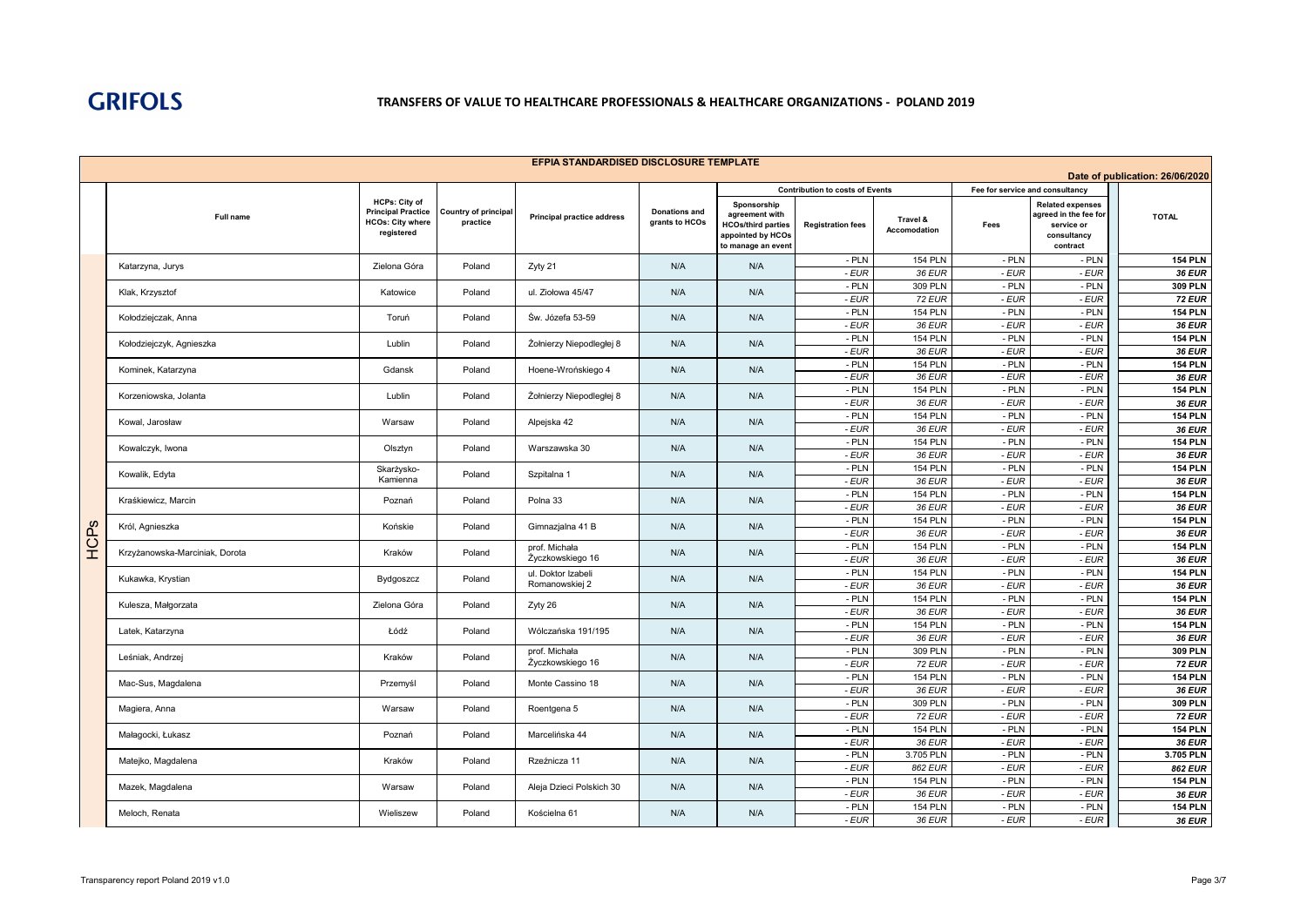|      | <b>EFPIA STANDARDISED DISCLOSURE TEMPLATE</b><br>Date of publication: 26/06/2020 |                                                                                            |                                  |                                   |                                        |                                                                                                       |                                        |                          |                                 |                                                                                           |                                 |  |
|------|----------------------------------------------------------------------------------|--------------------------------------------------------------------------------------------|----------------------------------|-----------------------------------|----------------------------------------|-------------------------------------------------------------------------------------------------------|----------------------------------------|--------------------------|---------------------------------|-------------------------------------------------------------------------------------------|---------------------------------|--|
|      |                                                                                  |                                                                                            |                                  |                                   |                                        |                                                                                                       | <b>Contribution to costs of Events</b> |                          | Fee for service and consultancy |                                                                                           |                                 |  |
|      | Full name                                                                        | <b>HCPs: City of</b><br><b>Principal Practice</b><br><b>HCOs: City where</b><br>registered | Country of principal<br>practice | <b>Principal practice address</b> | <b>Donations and</b><br>grants to HCOs | Sponsorship<br>agreement with<br><b>HCOs/third parties</b><br>appointed by HCOs<br>to manage an event | <b>Registration fees</b>               | Travel &<br>Accomodation | Fees                            | <b>Related expenses</b><br>agreed in the fee for<br>service or<br>consultancy<br>contract | <b>TOTAL</b>                    |  |
|      | Michalska, Dorota                                                                | Kielce                                                                                     | Poland                           | Jagiellońska 66                   | N/A                                    | N/A                                                                                                   | - PLN                                  | <b>154 PLN</b>           | $-$ PLN                         | - PLN                                                                                     | <b>154 PLN</b>                  |  |
|      |                                                                                  |                                                                                            |                                  |                                   |                                        |                                                                                                       | - EUR                                  | 36 EUR                   | - EUR                           | - EUR                                                                                     | 36 EUR                          |  |
|      | Mikolajczak, Anna                                                                | Leszno                                                                                     | Poland                           | Kiepury 45                        | N/A                                    | N/A                                                                                                   | - PLN                                  | <b>154 PLN</b>           | $-$ PLN                         | $-$ PLN                                                                                   | <b>154 PLN</b>                  |  |
|      |                                                                                  |                                                                                            |                                  |                                   |                                        |                                                                                                       | - EUR                                  | 36 EUR                   | - EUR                           | - EUR                                                                                     | <b>36 EUR</b>                   |  |
|      | Milewska, Joanna                                                                 | Warsaw                                                                                     | Poland                           | Wołoska 137                       | N/A                                    | N/A                                                                                                   | - PLN<br>$-EUR$                        | 309 PLN<br><b>72 EUR</b> | $-$ PLN<br>- EUR                | $-$ PLN<br>$-EUR$                                                                         | 309 PLN<br><b>72 EUR</b>        |  |
|      |                                                                                  |                                                                                            |                                  |                                   |                                        |                                                                                                       | - PLN                                  | <b>154 PLN</b>           | $-$ PLN                         | - PLN                                                                                     | <b>154 PLN</b>                  |  |
|      | Miśkiewicz-Niedzielska, Aleksandra                                               | Łódź                                                                                       | Poland                           | Franciszkańska 17/25              | N/A                                    | N/A                                                                                                   | - EUR                                  | 36 EUR                   | - EUR                           | - EUR                                                                                     | 36 EUR                          |  |
|      |                                                                                  |                                                                                            |                                  |                                   |                                        |                                                                                                       | - PLN                                  | <b>154 PLN</b>           | $-$ PLN                         | $-$ PLN                                                                                   | <b>154 PLN</b>                  |  |
|      | Nastarowicz, Ewelina                                                             | Łódź                                                                                       | Poland                           | Milionowa 14                      | N/A                                    | N/A                                                                                                   | $-EUR$                                 | 36 EUR                   | - EUR                           | $-EUR$                                                                                    | 36 EUR                          |  |
|      | Nidzgorska, Magdalena                                                            | Płońsk                                                                                     | Poland                           | Sienkiewicza 7                    | N/A                                    | N/A                                                                                                   | - PLN                                  | <b>154 PLN</b>           | $-$ PLN                         | $-$ PLN                                                                                   | <b>154 PLN</b>                  |  |
|      |                                                                                  |                                                                                            |                                  |                                   |                                        |                                                                                                       | - EUR                                  | 36 EUR                   | - EUR                           | - EUR                                                                                     | 36 EUR                          |  |
|      | Nowacka, Anna                                                                    | Wołomin                                                                                    | Poland                           | Gdyńska 1/3                       | N/A                                    | N/A                                                                                                   | - PLN                                  | <b>154 PLN</b>           | - PLN                           | - PLN                                                                                     | <b>154 PLN</b>                  |  |
|      |                                                                                  |                                                                                            |                                  |                                   |                                        |                                                                                                       | - EUR                                  | 36 EUR                   | - EUR                           | - EUR                                                                                     | <b>36 EUR</b>                   |  |
|      | Ostrowska, Elżbieta                                                              | Lublin                                                                                     | Poland                           | Jaczewskiego 8                    | N/A                                    | N/A                                                                                                   | - PLN                                  | <b>154 PLN</b>           | - PLN                           | $-$ PLN                                                                                   | <b>154 PLN</b>                  |  |
|      |                                                                                  |                                                                                            |                                  |                                   |                                        |                                                                                                       | - EUR<br>- PLN                         | 36 EUR<br><b>154 PLN</b> | $-EUR$<br>$-$ PLN               | - EUR<br>- PLN                                                                            | <b>36 EUR</b><br><b>154 PLN</b> |  |
|      | Pajewska, Małgorzata                                                             | Ostróda                                                                                    | Poland                           | Jagiełły 1                        | N/A                                    | N/A                                                                                                   | - EUR                                  | 36 EUR                   | - EUR                           | - EUR                                                                                     | <b>36 EUR</b>                   |  |
|      |                                                                                  |                                                                                            |                                  |                                   |                                        |                                                                                                       | - PLN                                  | <b>154 PLN</b>           | $-$ PLN                         | $-$ PLN                                                                                   | <b>154 PLN</b>                  |  |
|      | Parczewska, Hanna                                                                | Toruń                                                                                      | Poland                           | Św. Józefa 53-59                  | N/A                                    | N/A                                                                                                   | - EUR                                  | 36 EUR                   | - EUR                           | - EUR                                                                                     | <b>36 EUR</b>                   |  |
|      |                                                                                  |                                                                                            |                                  |                                   | N/A                                    |                                                                                                       | - PLN                                  | <b>154 PLN</b>           | $-$ PLN                         | - PLN                                                                                     | <b>154 PLN</b>                  |  |
|      | Pawlak-Mulawa, Magdalena                                                         | Wrocław                                                                                    | Poland                           | Czerwonego Krzyża 5/9             |                                        | N/A                                                                                                   | - EUR                                  | 36 EUR                   | - EUR                           | - EUR                                                                                     | 36 EUR                          |  |
| HCPs | Pawlik, Magdalena                                                                | Brzeziny                                                                                   | Poland                           | Marii Skłodowskiej - Curie 6      | N/A                                    | N/A                                                                                                   | - PLN                                  | <b>154 PLN</b>           | $-$ PLN                         | - PLN                                                                                     | <b>154 PLN</b>                  |  |
|      |                                                                                  |                                                                                            |                                  |                                   |                                        |                                                                                                       | - EUR                                  | 36 EUR                   | - EUR                           | $-EUR$                                                                                    | 36 EUR                          |  |
|      | Pawłowska, Marlena                                                               | Swiecie                                                                                    | Poland                           | Wojska Polskiego 64A              | N/A                                    | N/A                                                                                                   | - PLN                                  | <b>154 PLN</b>           | $-$ PLN                         | - PLN                                                                                     | <b>154 PLN</b>                  |  |
|      |                                                                                  |                                                                                            |                                  |                                   |                                        |                                                                                                       | - EUR                                  | 36 EUR                   | - EUR                           | - EUR                                                                                     | 36 EUR                          |  |
|      | Pelc-Kolopotowska, Monika                                                        | Warsaw                                                                                     | Poland                           | Indiry Gandhi 14                  | N/A                                    | N/A                                                                                                   | - PLN<br>- EUR                         | - PLN<br>$-EUR$          | 2.300 PLN<br>535 EUR            | - PLN<br>- EUR                                                                            | 2.300 PLN<br>535 EUR            |  |
|      |                                                                                  |                                                                                            |                                  |                                   |                                        |                                                                                                       | - PLN                                  | <b>154 PLN</b>           | - PLN                           | - PLN                                                                                     | <b>154 PLN</b>                  |  |
|      | Piotrowska, Anna                                                                 | Warsaw                                                                                     | Poland                           | Szaserów 128                      | N/A                                    | N/A                                                                                                   | - EUR                                  | 36 EUR                   | - EUR                           | $-EUR$                                                                                    | 36 EUR                          |  |
|      |                                                                                  |                                                                                            |                                  |                                   |                                        |                                                                                                       | - PLN                                  | <b>154 PLN</b>           | $-$ PLN                         | $-$ PLN                                                                                   | <b>154 PLN</b>                  |  |
|      | Plenzler, Aleksandra                                                             | Poznań                                                                                     | Poland                           | Dabrowskiego 77A                  | N/A                                    | N/A                                                                                                   | - EUR                                  | 36 EUR                   | $-EUR$                          | - EUR                                                                                     | <b>36 EUR</b>                   |  |
|      | Proniewicz, Agnieszka                                                            | Warsaw                                                                                     | Poland                           | Kondratowicza 8                   | N/A                                    | N/A                                                                                                   | - PLN                                  | <b>154 PLN</b>           | $-$ PLN                         | $-$ PLN                                                                                   | <b>154 PLN</b>                  |  |
|      |                                                                                  |                                                                                            |                                  |                                   |                                        |                                                                                                       | - EUR                                  | 36 EUR                   | - EUR                           | - EUR                                                                                     | <b>36 EUR</b>                   |  |
|      | Przybylak, Katarzyna                                                             | Warsaw                                                                                     | Poland                           | Kondratowicza 8                   | N/A                                    | N/A                                                                                                   | - PLN                                  | <b>154 PLN</b>           | $-$ PLN                         | $-$ PLN                                                                                   | <b>154 PLN</b>                  |  |
|      |                                                                                  |                                                                                            |                                  |                                   |                                        |                                                                                                       | - EUR                                  | 36 EUR                   | - EUR                           | $-EUR$                                                                                    | 36 EUR                          |  |
|      | Puszkiewicz, Daniel                                                              | Olsztyn                                                                                    | Poland                           | Wojska Polskiego 37               | N/A                                    | N/A                                                                                                   | - PLN                                  | <b>154 PLN</b>           | $-$ PLN                         | $-$ PLN                                                                                   | <b>154 PLN</b>                  |  |
|      |                                                                                  |                                                                                            |                                  |                                   |                                        |                                                                                                       | - EUR<br>- PLN                         | 36 EUR<br><b>154 PLN</b> | $-EUR$<br>$-$ PLN               | $-EUR$<br>$-$ PLN                                                                         | <b>36 EUR</b><br><b>154 PLN</b> |  |
|      | Rajska, Iwona                                                                    | Gniezno                                                                                    | Poland                           | 3 maja 67                         | N/A                                    | N/A                                                                                                   | - EUR                                  | 36 EUR                   | - EUR                           | - EUR                                                                                     | 36 EUR                          |  |
|      |                                                                                  | Konstancin-                                                                                |                                  |                                   |                                        |                                                                                                       | - PLN                                  | <b>154 PLN</b>           | - PLN                           | - PLN                                                                                     | <b>154 PLN</b>                  |  |
|      | Rola, Anna                                                                       | Jeziorna                                                                                   | Poland                           | Wierzejewskiego 12                | N/A                                    | N/A                                                                                                   | - EUR                                  | 36 EUR                   | - EUR                           | - EUR                                                                                     | 36 EUR                          |  |
|      |                                                                                  |                                                                                            |                                  |                                   |                                        |                                                                                                       | - PLN                                  | <b>154 PLN</b>           | - PLN                           | $-$ PLN                                                                                   | <b>154 PLN</b>                  |  |
|      | Rymkiewicz-Kwiatkowska, Małgorzata                                               | Wałbrzych                                                                                  | Poland                           | Paderewskiego 10                  | N/A                                    | N/A                                                                                                   | - EUR                                  | 36 EUR                   | - EUR                           | $-EUR$                                                                                    | <b>36 EUR</b>                   |  |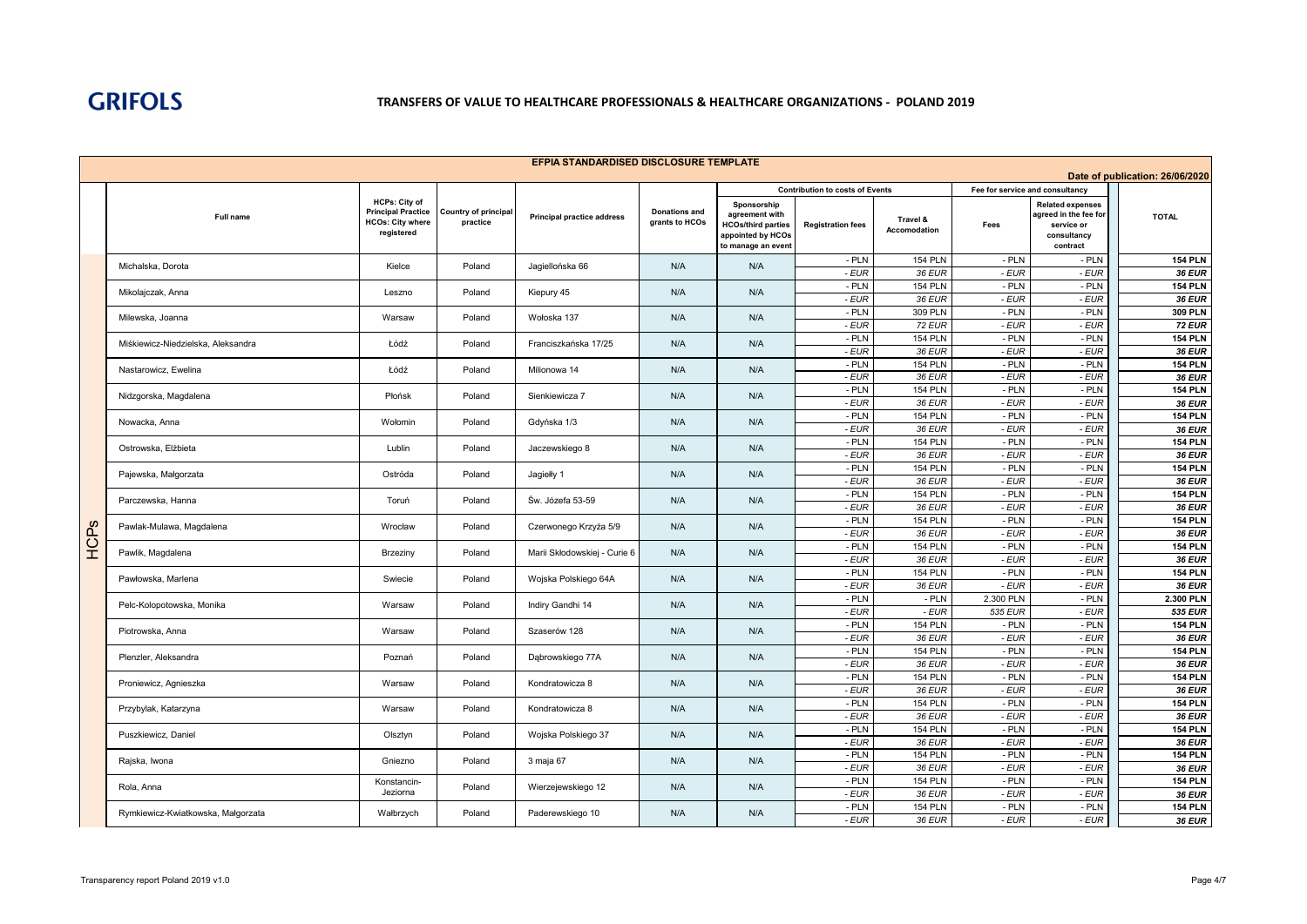|          | EFPIA STANDARDISED DISCLOSURE TEMPLATE<br>Date of publication: 26/06/2020 |                                                                                     |                                  |                                   |                                        |                                                                                                       |                                        |                          |                                 |                                                                                           |                                 |  |
|----------|---------------------------------------------------------------------------|-------------------------------------------------------------------------------------|----------------------------------|-----------------------------------|----------------------------------------|-------------------------------------------------------------------------------------------------------|----------------------------------------|--------------------------|---------------------------------|-------------------------------------------------------------------------------------------|---------------------------------|--|
|          |                                                                           |                                                                                     |                                  |                                   |                                        |                                                                                                       | <b>Contribution to costs of Events</b> |                          | Fee for service and consultancy |                                                                                           |                                 |  |
|          | Full name                                                                 | HCPs: City of<br><b>Principal Practice</b><br><b>HCOs: City where</b><br>registered | Country of principal<br>practice | <b>Principal practice address</b> | <b>Donations and</b><br>grants to HCOs | Sponsorship<br>agreement with<br><b>HCOs/third parties</b><br>appointed by HCOs<br>to manage an event | <b>Registration fees</b>               | Travel &<br>Accomodation | Fees                            | <b>Related expenses</b><br>agreed in the fee for<br>service or<br>consultancy<br>contract | <b>TOTAL</b>                    |  |
|          | Rzepka, Olga                                                              | Kraków                                                                              | Poland                           | prof. Michała                     | N/A                                    | N/A                                                                                                   | - PLN                                  | <b>154 PLN</b>           | - PLN                           | - PLN                                                                                     | <b>154 PLN</b>                  |  |
|          |                                                                           |                                                                                     |                                  | Życzkowskiego 16                  |                                        |                                                                                                       | - EUR                                  | 36 EUR                   | - EUR                           | - EUR                                                                                     | 36 EUR                          |  |
|          | Rzeszarska, Agnieszka                                                     | Warsaw                                                                              | Poland                           | Szaserów 128                      | N/A                                    | N/A                                                                                                   | - PLN                                  | <b>154 PLN</b>           | $-$ PLN                         | $-$ PLN                                                                                   | <b>154 PLN</b><br><b>36 EUR</b> |  |
|          |                                                                           |                                                                                     |                                  |                                   |                                        |                                                                                                       | - EUR<br>- PLN                         | 36 EUR<br><b>154 PLN</b> | - EUR<br>$-$ PLN                | - EUR<br>$-$ PLN                                                                          | <b>154 PLN</b>                  |  |
|          | Sala, Katarzyna                                                           | Czerwona Góra                                                                       | Poland                           | Czerwona Góra 10                  | N/A                                    | N/A                                                                                                   | - EUR                                  | 36 EUR                   | - EUR                           | - EUR                                                                                     | 36 EUR                          |  |
|          |                                                                           |                                                                                     |                                  |                                   |                                        |                                                                                                       | - PLN                                  | 309 PLN                  | $-$ PLN                         | $-$ PLN                                                                                   | 309 PLN                         |  |
|          | Salwierz, Monika                                                          | Rzeszów                                                                             | Poland                           | Wierzbowa 14                      | N/A                                    | N/A                                                                                                   | $-EUR$                                 | <b>72 EUR</b>            | - EUR                           | - EUR                                                                                     | <b>72 EUR</b>                   |  |
|          | Samulska, Agnieszka                                                       | Kraków                                                                              | Poland                           | Pradnicka 80                      | N/A                                    | N/A                                                                                                   | - PLN                                  | <b>154 PLN</b>           | $-$ PLN                         | - PLN                                                                                     | <b>154 PLN</b>                  |  |
|          |                                                                           |                                                                                     |                                  |                                   |                                        |                                                                                                       | $-EUR$                                 | 36 EUR                   | $-EUR$                          | $-EUR$                                                                                    | 36 EUR                          |  |
|          | Sawicka, Marta                                                            | Gryfice                                                                             | Poland                           | Niechorska 27                     | N/A                                    | N/A                                                                                                   | - PLN                                  | <b>154 PLN</b>           | $-$ PLN                         | $-$ PLN                                                                                   | <b>154 PLN</b>                  |  |
|          |                                                                           |                                                                                     |                                  |                                   |                                        |                                                                                                       | - EUR<br>- PLN                         | 36 EUR<br><b>154 PLN</b> | - EUR<br>- PLN                  | - EUR<br>$-$ PLN                                                                          | 36 EUR<br><b>154 PLN</b>        |  |
|          | Siedlaczek, Monika                                                        | Racibórz                                                                            | Poland                           | ul. Sienkiewicza 3                | N/A                                    | N/A                                                                                                   | - EUR                                  | 36 EUR                   | - EUR                           | - EUR                                                                                     | 36 EUR                          |  |
|          |                                                                           |                                                                                     |                                  |                                   |                                        |                                                                                                       | - PLN                                  | 3.256 PLN                | $-$ PLN                         | - PLN                                                                                     | 3.256 PLN                       |  |
|          | Sienkiewicz-Fila, Anna                                                    | Gdansk                                                                              | Poland                           | Marii Skłodowskiej-Curie 3a       | N/A                                    | N/A                                                                                                   | - EUR                                  | 758 EUR                  | - EUR                           | - EUR                                                                                     | <b>758 EUR</b>                  |  |
|          | Sierak-Boroń, Daria                                                       | Sosnowiec                                                                           | Poland                           | Plac Medyków 1                    | N/A                                    | N/A                                                                                                   | - PLN                                  | 309 PLN                  | $-$ PLN                         | $-$ PLN                                                                                   | 309 PLN                         |  |
|          |                                                                           |                                                                                     |                                  |                                   |                                        |                                                                                                       | - EUR                                  | <b>72 EUR</b>            | $-EUR$                          | - EUR                                                                                     | <b>72 EUR</b>                   |  |
|          | Skrzypczak-Pamięta, Małgorzata                                            | Warsaw                                                                              | Poland                           | Żwirki i Wigury 63A               | N/A                                    | N/A                                                                                                   | - PLN                                  | <b>154 PLN</b>           | $-$ PLN                         | - PLN                                                                                     | <b>154 PLN</b>                  |  |
|          |                                                                           |                                                                                     |                                  |                                   |                                        |                                                                                                       | - EUR<br>- PLN                         | 36 EUR<br><b>154 PLN</b> | - EUR                           | $-EUR$                                                                                    | <b>36 EUR</b><br><b>154 PLN</b> |  |
|          | Sonka - Zdulska, Ilona                                                    | Warsaw                                                                              | Poland                           | Wołoska 137                       | N/A                                    | N/A                                                                                                   | $-EUR$                                 | 36 EUR                   | $-$ PLN<br>- EUR                | $-$ PLN<br>$-EUR$                                                                         | <b>36 EUR</b>                   |  |
| AC<br>HC |                                                                           |                                                                                     |                                  |                                   | N/A<br>N/A                             |                                                                                                       | - PLN                                  | <b>154 PLN</b>           | $-$ PLN                         | - PLN                                                                                     | <b>154 PLN</b>                  |  |
|          | Sroda, Ewa                                                                | Słupsk                                                                              | Poland                           | Hubalczyków 1                     |                                        |                                                                                                       | $-EUR$                                 | 36 EUR                   | - EUR                           | $-EUR$                                                                                    | 36 EUR                          |  |
|          | Stajniak-Magryn, Kinga                                                    | Kraków                                                                              | Poland                           | prof. Michała                     | N/A                                    | N/A                                                                                                   | - PLN                                  | <b>154 PLN</b>           | - PLN                           | - PLN                                                                                     | <b>154 PLN</b>                  |  |
|          |                                                                           |                                                                                     |                                  | Życzkowskiego 16                  |                                        |                                                                                                       | - EUR                                  | 36 EUR                   | - EUR                           | $-EUR$                                                                                    | 36 EUR                          |  |
|          | Stańczak, Iga                                                             | Płońsk                                                                              | Poland                           | Sienkiewicza 7                    | N/A                                    | N/A                                                                                                   | - PLN                                  | <b>154 PLN</b>           | - PLN                           | - PLN                                                                                     | <b>154 PLN</b>                  |  |
|          |                                                                           |                                                                                     |                                  |                                   |                                        |                                                                                                       | - EUR                                  | 36 EUR                   | - EUR                           | $-EUR$                                                                                    | 36 EUR                          |  |
|          | Staniek-Szymańska, Anita                                                  | Warsaw                                                                              | Poland                           | Zamieniecka 80                    | N/A                                    | N/A                                                                                                   | - PLN<br>- EUR                         | <b>154 PLN</b><br>36 EUR | - PLN<br>$-EUR$                 | - PLN<br>$-EUR$                                                                           | <b>154 PLN</b><br>36 EUR        |  |
|          |                                                                           |                                                                                     |                                  |                                   |                                        |                                                                                                       | - PLN                                  | <b>154 PLN</b>           | $-$ PLN                         | $-$ PLN                                                                                   | <b>154 PLN</b>                  |  |
|          | Stelmach, Joanna                                                          | Wałbrzych                                                                           | Poland                           | Chrobrego 31                      | N/A                                    | N/A                                                                                                   | - EUR                                  | 36 EUR                   | $-EUR$                          | $-EUR$                                                                                    | 36 EUR                          |  |
|          | Stencel, Agnieszka                                                        | Lublin                                                                              | Poland                           | A Gebali 6                        | N/A                                    | N/A                                                                                                   | - PLN                                  | <b>154 PLN</b>           | $-$ PLN                         | - PLN                                                                                     | <b>154 PLN</b>                  |  |
|          |                                                                           |                                                                                     |                                  |                                   |                                        |                                                                                                       | - EUR                                  | 36 EUR                   | - EUR                           | $-EUR$                                                                                    | 36 EUR                          |  |
|          | Stępień, Karolina                                                         | Warsaw                                                                              | Poland                           | Zamieniecka 80                    | N/A                                    | N/A                                                                                                   | - PLN                                  | <b>154 PLN</b>           | $-$ PLN                         | $-$ PLN                                                                                   | <b>154 PLN</b>                  |  |
|          |                                                                           |                                                                                     |                                  |                                   |                                        |                                                                                                       | $-EUR$                                 | 36 EUR                   | - EUR                           | $-EUR$                                                                                    | 36 EUR                          |  |
|          | Strojek, Elwira                                                           | Czerwona Góra                                                                       | Poland                           | Czerwona Góra 10                  | N/A                                    | N/A                                                                                                   | - PLN<br>- EUR                         | <b>154 PLN</b><br>36 EUR | $-$ PLN<br>- EUR                | $-$ PLN<br>- EUR                                                                          | <b>154 PLN</b><br>36 EUR        |  |
|          |                                                                           |                                                                                     |                                  |                                   |                                        |                                                                                                       | - PLN                                  | <b>154 PLN</b>           | - PLN                           | $-$ PLN                                                                                   | <b>154 PLN</b>                  |  |
|          | Sujecka, Agata                                                            | Warsaw                                                                              | Poland                           | Saska 63/75                       | N/A                                    | N/A                                                                                                   | - EUR                                  | 36 EUR                   | - EUR                           | $-EUR$                                                                                    | 36 EUR                          |  |
|          | Szczesniak, Anna                                                          | Leszno                                                                              | Poland                           | Kiepury 45                        | N/A                                    | N/A                                                                                                   | - PLN                                  | <b>154 PLN</b>           | - PLN                           | $-$ PLN                                                                                   | <b>154 PLN</b>                  |  |
|          |                                                                           |                                                                                     |                                  |                                   |                                        |                                                                                                       | - EUR                                  | 36 EUR                   | - EUR                           | - EUR                                                                                     | <b>36 EUR</b>                   |  |
|          | Szwabowicz, Barbara                                                       | Radom                                                                               | Poland                           | Limanowskiego 42                  | N/A                                    | N/A                                                                                                   | - PLN                                  | <b>154 PLN</b>           | - PLN                           | - PLN                                                                                     | <b>154 PLN</b>                  |  |
|          |                                                                           |                                                                                     |                                  |                                   |                                        |                                                                                                       | - EUR                                  | 36 EUR                   | $-EUR$                          | $-EUR$                                                                                    | <b>36 EUR</b>                   |  |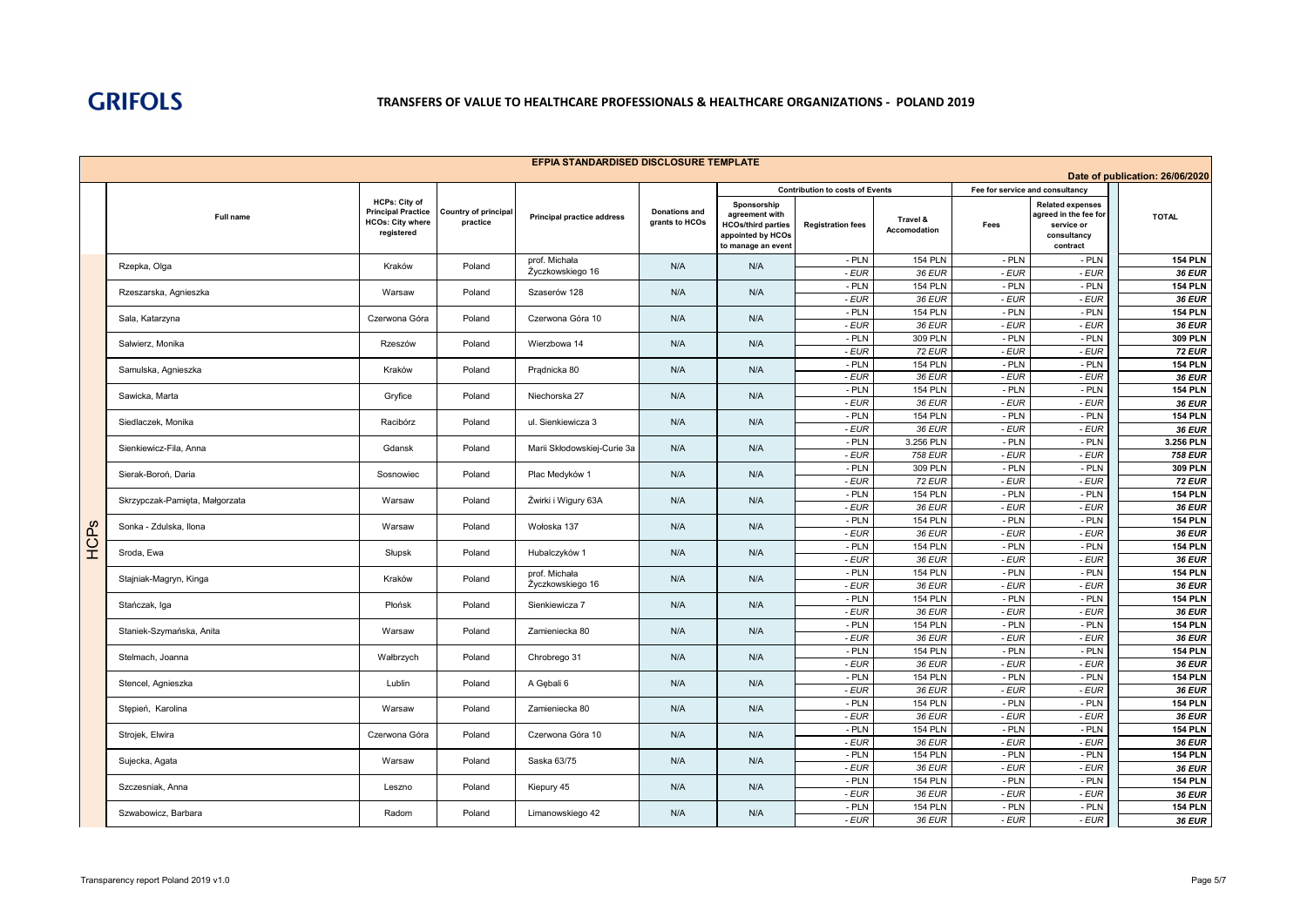## **TRANSFERS OF VALUE TO HEALTHCARE PROFESSIONALS & HEALTHCARE ORGANIZATIONS - POLAND 2019**

|                                 | EFPIA STANDARDISED DISCLOSURE TEMPLATE |                                                                                            |                                         |                                   |                                        |                                                                                                       |                                                                    |                                 |                                         |                                                                                           |                                 |  |
|---------------------------------|----------------------------------------|--------------------------------------------------------------------------------------------|-----------------------------------------|-----------------------------------|----------------------------------------|-------------------------------------------------------------------------------------------------------|--------------------------------------------------------------------|---------------------------------|-----------------------------------------|-------------------------------------------------------------------------------------------|---------------------------------|--|
| Date of publication: 26/06/2020 |                                        |                                                                                            |                                         |                                   |                                        |                                                                                                       |                                                                    |                                 |                                         |                                                                                           |                                 |  |
|                                 | <b>Full name</b>                       | <b>HCPs: City of</b><br><b>Principal Practice</b><br><b>HCOs: City where</b><br>registered | <b>Country of principal</b><br>practice | <b>Principal practice address</b> | <b>Donations and</b><br>grants to HCOs | Sponsorship<br>agreement with<br><b>HCOs/third parties</b><br>appointed by HCOs<br>to manage an event | <b>Contribution to costs of Events</b><br><b>Registration fees</b> | Travel &<br><b>Accomodation</b> | Fee for service and consultancy<br>Fees | <b>Related expenses</b><br>agreed in the fee for<br>service or<br>consultancy<br>contract | <b>TOTAL</b>                    |  |
|                                 | Szydło, Patrycja                       | Radom                                                                                      | Poland                                  | Limanowskiego 42                  | N/A                                    | N/A                                                                                                   | - PLN                                                              | <b>154 PLN</b>                  | - PLN                                   | - PLN                                                                                     | <b>154 PLN</b>                  |  |
|                                 |                                        |                                                                                            |                                         |                                   |                                        |                                                                                                       | - EUR                                                              | 36 EUR                          | - EUR                                   | $-EUR$                                                                                    | <b>36 EUR</b>                   |  |
|                                 | Szymańska, Justyna                     | Skierniewice                                                                               | Poland                                  | Ogrodowa 21/23                    | N/A                                    | N/A                                                                                                   | - PLN<br>- EUR                                                     | <b>154 PLN</b><br>36 EUR        | - PLN<br>- EUR                          | - PLN<br>$-EUR$                                                                           | <b>154 PLN</b><br>36 EUR        |  |
|                                 |                                        |                                                                                            |                                         |                                   |                                        |                                                                                                       | $-$ PLN                                                            | <b>154 PLN</b>                  | $-$ PLN                                 | $-$ PLN                                                                                   | <b>154 PLN</b>                  |  |
|                                 | Tarnawska, Małgorzata                  | Kalisz                                                                                     | Poland                                  | Kaszubska 9                       | N/A                                    | N/A                                                                                                   | - EUR                                                              | 36 EUR                          | $-EUR$                                  | $-EUR$                                                                                    | <b>36 EUR</b>                   |  |
|                                 | Tarnowska, Katarzyna                   | Warsaw                                                                                     | Poland                                  | Karowa 2                          | N/A                                    | N/A                                                                                                   | - PLN                                                              | <b>154 PLN</b>                  | $-$ PLN                                 | $-$ PLN                                                                                   | <b>154 PLN</b>                  |  |
|                                 |                                        |                                                                                            |                                         |                                   |                                        |                                                                                                       | - EUR                                                              | 36 EUR                          | - EUR                                   | - EUR                                                                                     | <b>36 EUR</b>                   |  |
|                                 | Tatka, Honorata                        | Poznań                                                                                     | Poland                                  | Garbary 15                        | N/A                                    | N/A                                                                                                   | - PLN<br>- EUR                                                     | <b>154 PLN</b><br>36 EUR        | $-$ PLN<br>- EUR                        | $-$ PLN<br>$-EUR$                                                                         | <b>154 PLN</b>                  |  |
|                                 |                                        |                                                                                            |                                         |                                   |                                        |                                                                                                       | - PLN                                                              | <b>154 PLN</b>                  | $-$ PLN                                 | - PLN                                                                                     | <b>36 EUR</b><br><b>154 PLN</b> |  |
|                                 | Trzpil, Robert                         | Warsaw                                                                                     | Poland                                  | Wołoska 137                       | N/A                                    | N/A                                                                                                   | - EUR                                                              | 36 EUR                          | - EUR                                   | - EUR                                                                                     | 36 EUR                          |  |
|                                 |                                        | Kraków                                                                                     | Poland                                  | prof. Michała                     | N/A                                    | N/A                                                                                                   | - PLN                                                              | <b>154 PLN</b>                  | - PLN                                   | - PLN                                                                                     | <b>154 PLN</b>                  |  |
|                                 | Tyniewicka, Anna                       |                                                                                            |                                         | Życzkowskiego 16                  |                                        |                                                                                                       | - EUR                                                              | 36 EUR                          | - EUR                                   | $-EUR$                                                                                    | <b>36 EUR</b>                   |  |
|                                 | Walaszczyk, Anna                       | Warsaw                                                                                     | Poland                                  | Saska 63/75                       | N/A                                    | N/A                                                                                                   | $-$ PLN                                                            | <b>154 PLN</b>                  | - PLN                                   | $-$ PLN                                                                                   | <b>154 PLN</b>                  |  |
|                                 |                                        |                                                                                            |                                         | ul. Doktor Izabeli                |                                        |                                                                                                       | - EUR<br>- PLN                                                     | 36 EUR<br><b>154 PLN</b>        | - EUR<br>- PLN                          | $-EUR$<br>$-$ PLN                                                                         | <b>36 EUR</b><br><b>154 PLN</b> |  |
|                                 | Wegielewski, Piotr                     | Bydgoszcz                                                                                  | Poland                                  | Romanowskiej 2                    | N/A                                    | N/A                                                                                                   | - EUR                                                              | 36 EUR                          | - EUR                                   | $-EUR$                                                                                    | <b>36 EUR</b>                   |  |
|                                 |                                        |                                                                                            |                                         |                                   |                                        |                                                                                                       | - PLN                                                              | <b>154 PLN</b>                  | $-$ PLN                                 | - PLN                                                                                     | <b>154 PLN</b>                  |  |
|                                 | Wiech, Anna                            | Jaworzno                                                                                   | Poland                                  | CJ Chelmonskiego 28               | N/A                                    | N/A                                                                                                   | - EUR                                                              | 36 EUR                          | $-EUR$                                  | $-EUR$                                                                                    | <b>36 EUR</b>                   |  |
| ၯ                               | Wierzbicki, Norbert                    | Radom                                                                                      | Poland                                  | Aleksandrowicza 5                 | N/A                                    | N/A                                                                                                   | - PLN                                                              | <b>154 PLN</b>                  | - PLN                                   | $-$ PLN                                                                                   | <b>154 PLN</b>                  |  |
|                                 |                                        |                                                                                            |                                         |                                   |                                        |                                                                                                       | $-EUR$                                                             | 36 EUR                          | - EUR                                   | $-EUR$                                                                                    | <b>36 EUR</b>                   |  |
| A<br>CP                         | Wojciechowska - Flis, Anna             | Warsaw                                                                                     | Poland                                  | Wolska 37                         | N/A<br>N/A                             | - PLN<br>- EUR                                                                                        | <b>154 PLN</b><br>36 EUR                                           | $-$ PLN<br>- EUR                | $-$ PLN<br>$-EUR$                       | <b>154 PLN</b><br><b>36 EUR</b>                                                           |                                 |  |
|                                 |                                        |                                                                                            |                                         |                                   |                                        |                                                                                                       | - PLN                                                              | <b>154 PLN</b>                  | $-$ PLN                                 | $-$ PLN                                                                                   | <b>154 PLN</b>                  |  |
|                                 | Wojciechowska, Bożena                  | Warsaw                                                                                     | Poland                                  | Spartańska 1                      | N/A                                    | N/A                                                                                                   | - EUR                                                              | 36 EUR                          | $-EUR$                                  | $-EUR$                                                                                    | 36 EUR                          |  |
|                                 | Wrona, Dorota                          | Katowice                                                                                   | Poland                                  | ul. Medyków 16                    | N/A                                    | N/A                                                                                                   | - PLN                                                              | <b>154 PLN</b>                  | - PLN                                   | - PLN                                                                                     | <b>154 PLN</b>                  |  |
|                                 |                                        |                                                                                            |                                         |                                   |                                        |                                                                                                       | $-EUR$                                                             | 36 EUR                          | - EUR                                   | $-EUR$                                                                                    | 36 EUR                          |  |
|                                 | Ząbecka, Agnieszka                     | Warsaw                                                                                     | Poland                                  | Zamieniecka 80                    | N/A                                    | N/A                                                                                                   | - PLN                                                              | <b>154 PLN</b>                  | - PLN                                   | $-$ PLN                                                                                   | <b>154 PLN</b>                  |  |
|                                 |                                        |                                                                                            |                                         |                                   |                                        |                                                                                                       | - EUR<br>- PLN                                                     | 36 EUR<br><b>154 PLN</b>        | - EUR<br>- PLN                          | $-EUR$<br>$-$ PLN                                                                         | 36 EUR<br><b>154 PLN</b>        |  |
|                                 | Żak, Agnieszka                         | Warsaw                                                                                     | Poland                                  | W.H Lindleya 4                    | N/A                                    | N/A                                                                                                   | $-EUR$                                                             | 36 EUR                          | $-EUR$                                  | $-EUR$                                                                                    | <b>36 EUR</b>                   |  |
|                                 |                                        | Stalowa Wola                                                                               | Poland                                  | Staszica 4                        | N/A                                    | N/A                                                                                                   | - PLN                                                              | <b>154 PLN</b>                  | $-$ PLN                                 | - PLN                                                                                     | <b>154 PLN</b>                  |  |
|                                 | Żak, Joanna                            |                                                                                            |                                         |                                   |                                        |                                                                                                       | - EUR                                                              | 36 EUR                          | $-EUR$                                  | $-EUR$                                                                                    | <b>36 EUR</b>                   |  |
|                                 | Zakrzewska, Aneta                      | Kraków                                                                                     | Poland                                  | prof. Michała                     | N/A                                    | N/A                                                                                                   | $-$ PLN                                                            | <b>154 PLN</b>                  | - PLN                                   | $-$ PLN                                                                                   | <b>154 PLN</b>                  |  |
|                                 |                                        |                                                                                            |                                         | Życzkowskiego 16                  |                                        |                                                                                                       | - EUR<br>- PLN                                                     | 36 EUR<br><b>154 PLN</b>        | - EUR<br>- PLN                          | $-EUR$<br>- PLN                                                                           | <b>36 EUR</b><br><b>154 PLN</b> |  |
|                                 | Załupska, Agnieszka                    | Wrocław                                                                                    | Poland                                  | Pl. Hirszfelda 12                 | N/A                                    | N/A                                                                                                   | - EUR                                                              | 36 EUR                          | - EUR                                   | $-EUR$                                                                                    | <b>36 EUR</b>                   |  |
|                                 |                                        |                                                                                            |                                         |                                   |                                        |                                                                                                       | - PLN                                                              | <b>154 PLN</b>                  | - PLN                                   | $-$ PLN                                                                                   | <b>154 PLN</b>                  |  |
|                                 | Zmarzła-Wczasek, Ewelina               | Kędzierzyn-Koźle                                                                           | Poland                                  | 24 Kwietnia 5                     | N/A                                    | N/A                                                                                                   | - EUR                                                              | 36 EUR                          | - EUR                                   | $-EUR$                                                                                    | <b>36 EUR</b>                   |  |
|                                 | Żukowska, Beata                        | Gdansk                                                                                     | Poland                                  | Dębinki 7                         | N/A                                    | N/A                                                                                                   | - PLN                                                              | <b>154 PLN</b>                  | $-$ PLN                                 | - PLN                                                                                     | <b>154 PLN</b>                  |  |
|                                 |                                        |                                                                                            |                                         |                                   |                                        |                                                                                                       | - EUR<br>- PLN                                                     | 36 EUR<br><b>154 PLN</b>        | $-EUR$<br>$-$ PLN                       | $-EUR$<br>$-$ PLN                                                                         | <b>36 EUR</b><br><b>154 PLN</b> |  |
|                                 | Zvch. Elżbieta                         | Zielona Góra                                                                               | Poland                                  | Zyty 21                           | N/A                                    | N/A                                                                                                   | - EUR                                                              | 36 EUR                          | - EUR                                   | $-EUR$                                                                                    | 36 EUR                          |  |
|                                 |                                        |                                                                                            |                                         |                                   |                                        |                                                                                                       |                                                                    |                                 |                                         |                                                                                           |                                 |  |